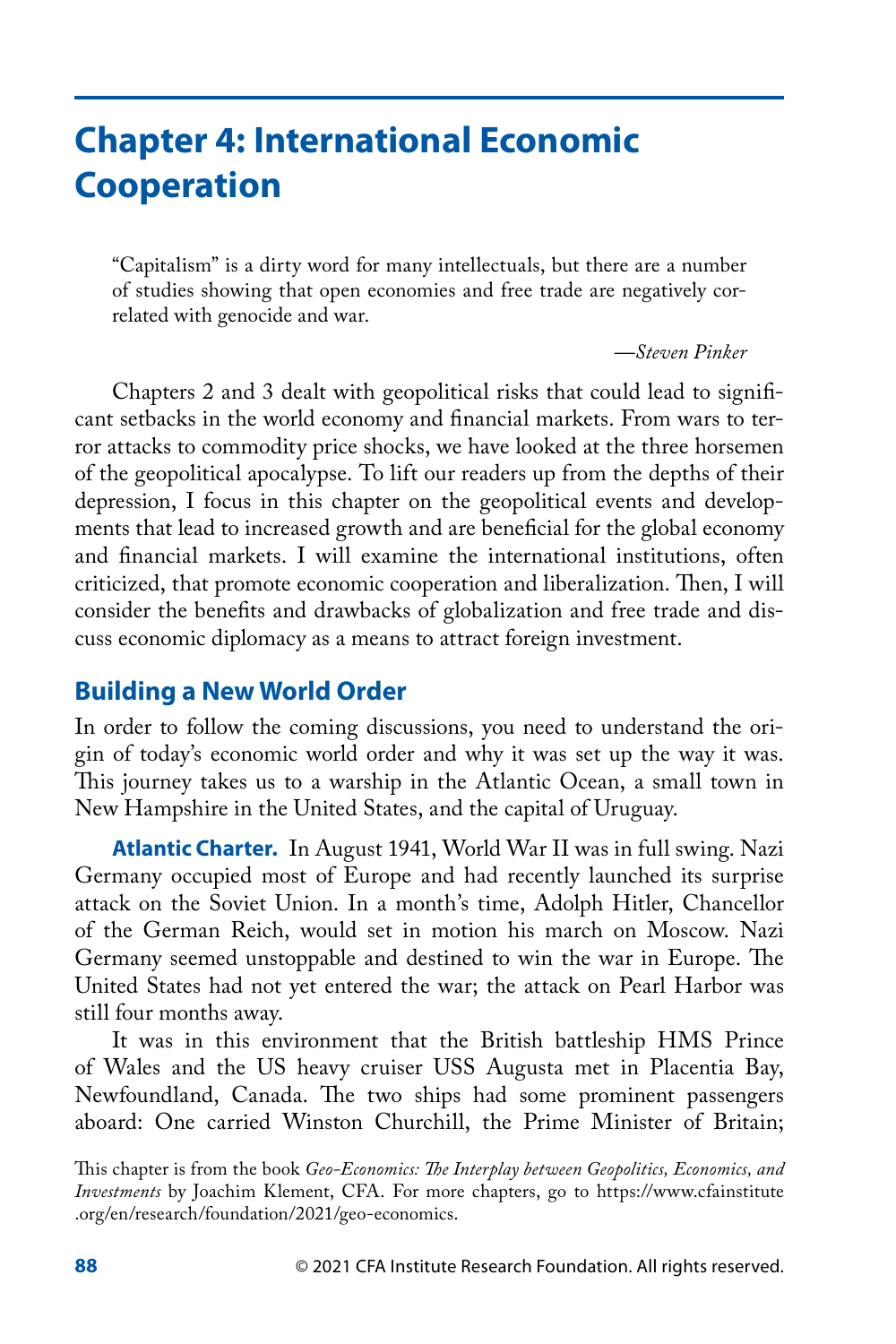the other carried Franklin Delano Roosevelt, the President of the United States. And what did they discuss? How to structure the world once they won the war.

The result of these meetings was the Atlantic Charter, published in December 1941. It formally confirmed that the United States would help the United Kingdom during the war, and it focused on eight principal points to guide the reconstruction after the war ended. Four of these points dealt with military and territorial issues, but four were decidedly economic in nature (O'Sullivan 2008):

- Trade barriers were to be lowered.
- There was to be global economic cooperation and advancement of social welfare.
- The participants would work for a world free of want and fear.
- The participants would work for freedom of the seas.

**Bretton Woods.** The principles of the Atlantic Charter became the guidelines that the participants of the meetings in Bretton Woods, New Hampshire, would use to create the new economic world order in 1944. During the Bretton Woods negotiations—which were led by some of the world's brightest economic minds, including John Maynard Keynes—it was clear that the mistakes made in the aftermath of World War I and the Great Depression needed to be avoided to prevent another global war.

The famous chronicler of the Great Depression, Charles Kindleberger, showed how four different economic disasters combined to turn the stock market crash of 1929 into the worst economic decline in modern history and provide fertile ground for populists of all sides (see Kindleberger 2013):

- First came the global economic depression, triggered by a stock market collapse that led to a severe decline in investments and consumption.
- Then, politicians reacted to this depression with increasingly protective measures and, through tariffs and quotas, closed their markets to international trade. This process triggered a collapse of global trade that reinforced the depression.
- The depression led to a run on cash and other safe assets, but because most countries were on the gold standard, their central banks could stem the outflow of gold from their vaults only by dramatically *increasing* interest rates. This move worsened the economic depression and led to an even bigger run on specie. Eventually, the global monetary system collapsed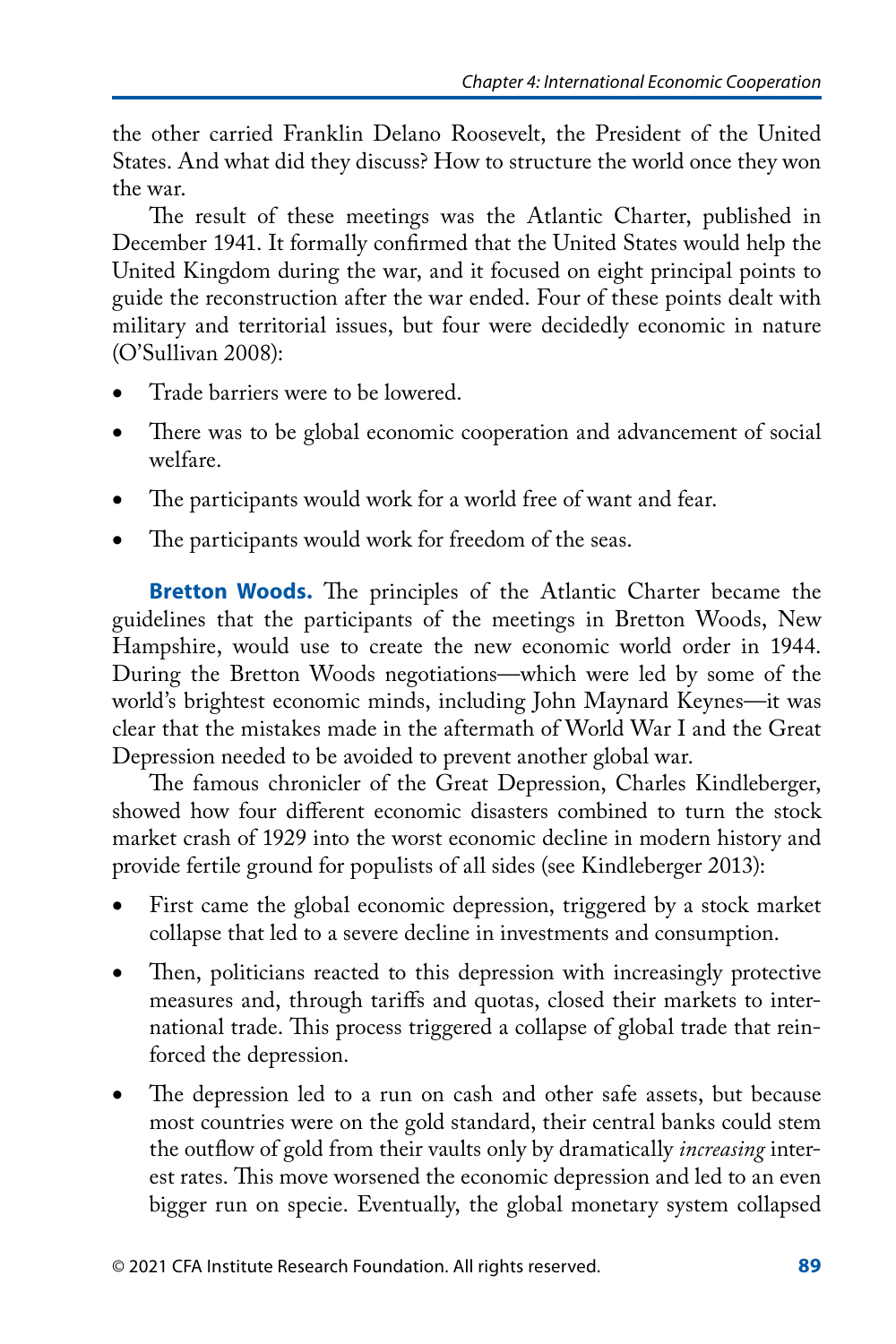and many countries had to suspend the gold standard, creating severe inflation.

• Finally, the collapse of the global monetary system made it impossible for central banks to act as lenders of last resort, so lending activity came to a standstill.

This historical background clarifies why the current economic world order is set up the way it is. At Bretton Woods, it became clear that the United States would have to be the world's economic leader and that the US dollar had to replace the British pound as the world's reserve currency. These realities were simply a reflection of the fact that the United States not only had the biggest economy in the world (and had for several decades by that time), but it also was the only country in the world with an intact physical and financial infrastructure. Unlike the other belligerents of World War II, the United States was not suffering from crippling war debt and thus had sufficient funds to pay for the reconstruction effort.

Hence, the Bretton Woods agreement created a monetary system that set fixed exchange rates of other currencies versus the US dollar. Although the exchange rates were designed to be fixed, a periodic adjustment would be possible if economic imbalances increased. The dollar itself would still be backed by gold, thus providing an indirect gold standard for the global currency markets. The price of an ounce of gold was fixed in US dollars at \$35.

The Bretton Woods system of currencies remained in place until 15 August 1971, when the United States had to abandon the convertibility of the dollar into gold. Since then, practically all currencies in the world have been fiat currencies, backed only by the faith and credit of the issuing governments and their ability to tax their citizens. Furthermore, the system of fixed exchange rates has been gradually abolished in favor of floating exchange rates, which automatically serve as a corrective mechanism when economic imbalances increase between countries.

The two major economic institutions that came out of the Bretton Woods agreement and remain prominent today are the International Bank for Reconstruction and Development (now called the World Bank) and the International Monetary Fund (IMF). The World Bank was originally tasked with providing financing for the reconstruction of Europe after the war, but it soon became clear that its funds were insufficient. The United States thus shouldered the cost of reconstruction in Europe directly through the Marshall Plan while the World Bank focused then, and does so to this day, on developmental aid and financial aid to build infrastructure (both physical and financial) in developing countries.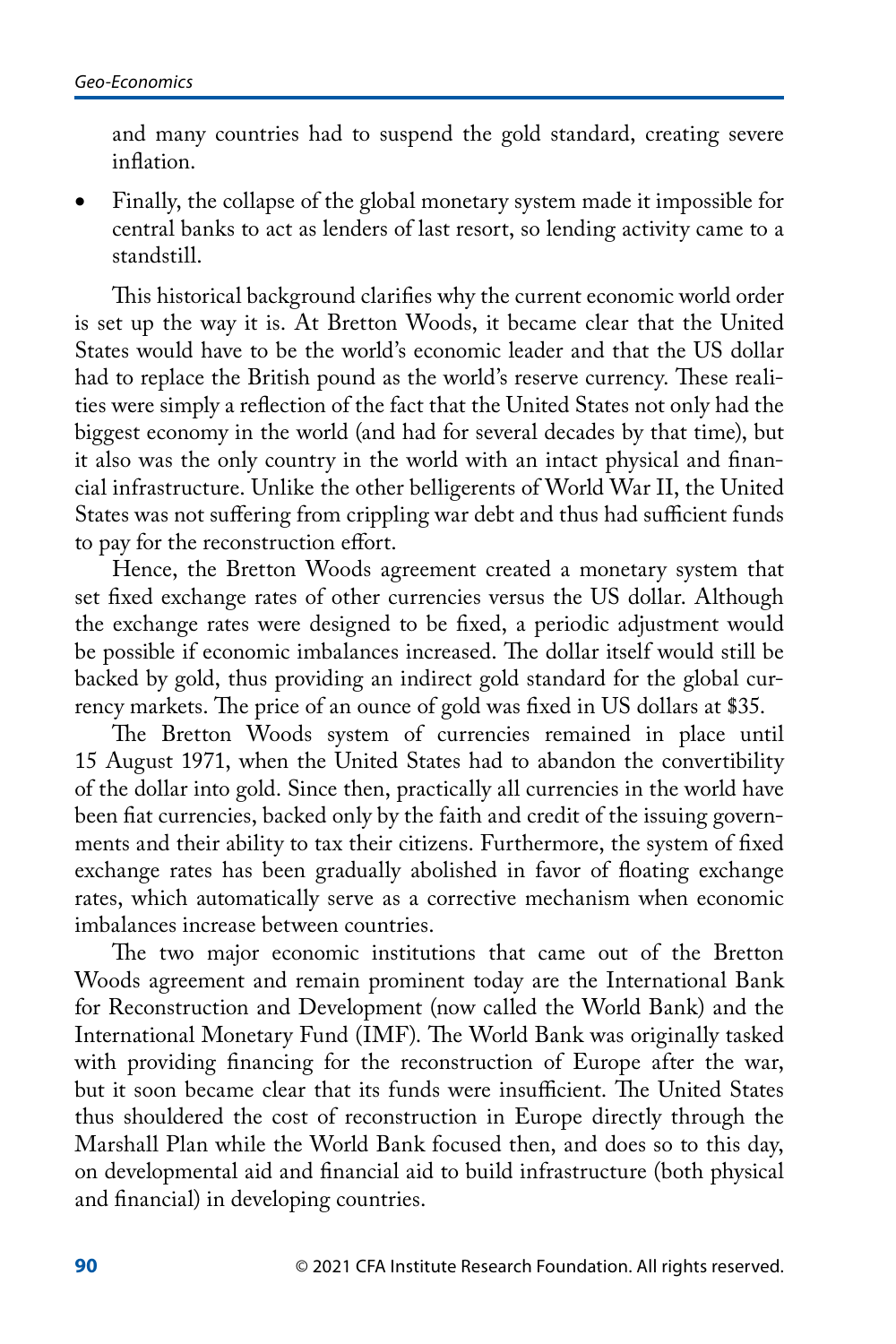The IMF was intended to provide loans to countries in distress and act as lender of last resort, and it continues to do so. It is an organization owned by its member states. In 1945, the IMF started with 29 member states, but as of 2019, it had 189 members. Members have to pay fees (so-called quotas) that are proportional to the size of the country's economy and the importance of its currency in the global financial system. Quotas also determine voting rights in the IMF. As of late 2019, the 14th review of the quota system is still in force, but a 15th review will be concluded soon and implemented in coming years. Under the 14th review, the United States has the biggest quota, 17.4%, and total voting rights of 16.5%. China has a quota of just 6.4% and only 6.1% of voting rights.

Overall, the quotas are typically criticized as being biased in favor of the advanced economies, with developed countries, together, having a quota of 57.6%. Developing economies in Asia have a quota of only 16.0%, Africa of 4.4%, and Latin America of 7.9% (IMF 2014). Furthermore, some changes in the IMF require a supermajority of 85% of votes, which effectively grants the United States a veto right. This dominance by the developed countries contributed to the establishment in 2016 of the Asian Infrastructure Investment Bank (AIIB), an institution that we will review in chapter 6 when we examine the increasing economic competition between the United States and China.

**World Trade Organization.** I describe the work of the IMF and the criticism of it in the next section, but first, I want to quickly review the third global institution that shapes the global economy today—the World Trade Organization (WTO). The Bretton Woods agreement did not create an institution to promote free trade. Originally, the plans were to create the International Trade Organization, but these plans quickly faltered in the face of domestic policy pressures in various countries. Instead, on 30 October 1947, 23 countries signed the General Agreement on Tariffs and Trade (GATT), which sought to reduce 45,000 tariffs affecting about one-fifth of global trade.

With the GATT not being a formal institution (rather, an international treaty), trade agreements progressed under it in consecutive rounds of negotiations. Originally, the GATT rounds ignored the contentious issues of tariffs on agriculture and textiles as well as services, but as globalization progressed, the need for a wider trade agreement became evident. In 1986, the trade negotiations in Montevideo, the capital of Uruguay, began. This Uruguay Round eventually led to the creation of the WTO on 1 January 1995.

The WTO is based on two principles—national treatment and nondiscrimination. *National treatment* means that all foreign goods must be treated the same way as domestic goods in each country. *Nondiscrimination* is embodied by the principle of most-favored-nation (MFN), which states that all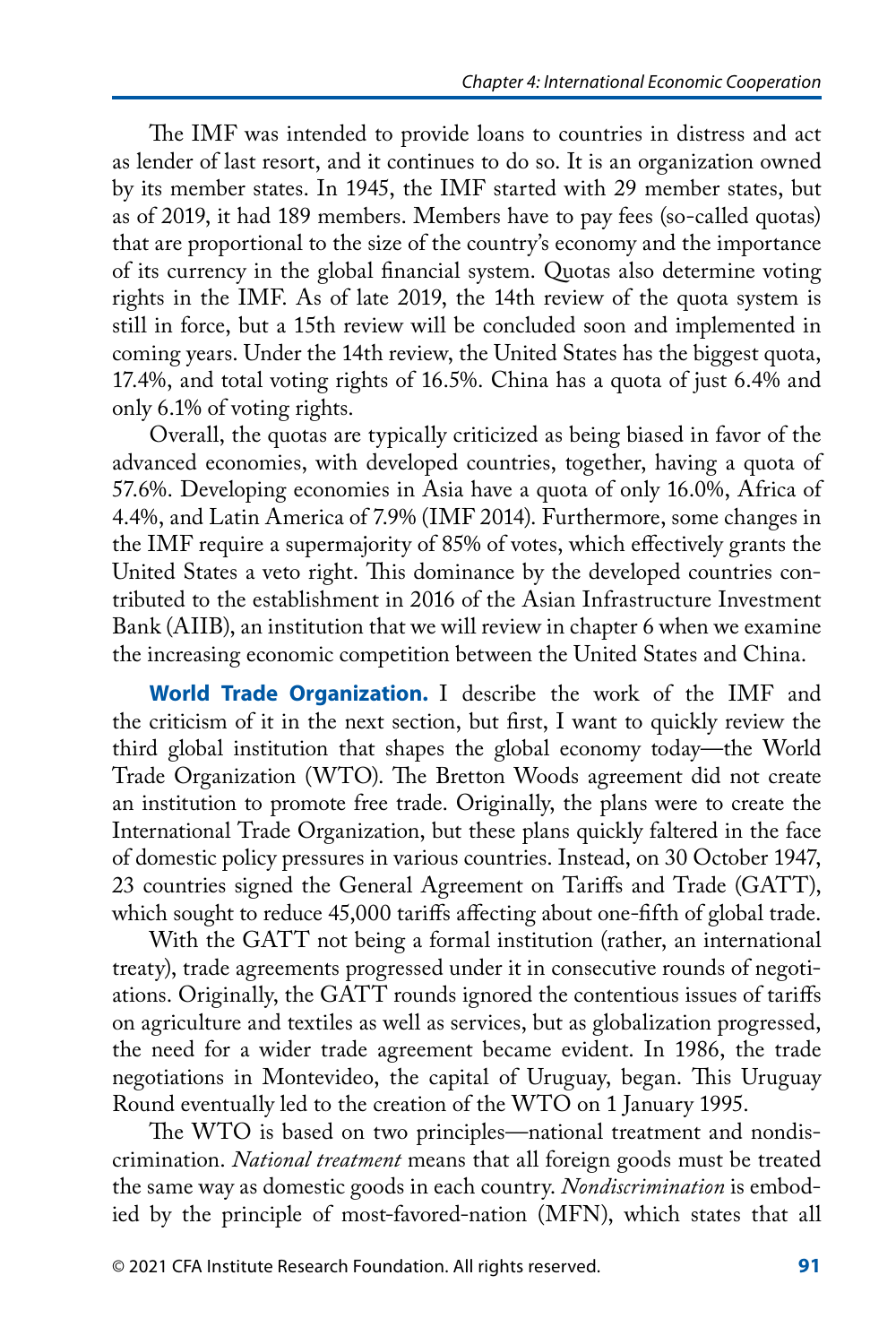members of the WTO must treat each other as they do their most favored trading partner. This principle ensures that a country cannot favor one trading partner over others or favor some goods and services over others. In practice, the WTO is criticized for allowing multiple violations of these basic principles, and we will look at this criticism in more detail when I discuss the impact of global trade and free trade agreements.

Unlike the World Bank and the IMF, the WTO has judicial powers over trade disputes. Member countries can file suits at the WTO for perceived violations of trade agreements and WTO standards. Moreover, the WTO can allow retaliatory tariffs if it finds existing practices to be in violation of its rules. For example, on 2 October 2019, the WTO ruled that the government subsidies given to Airbus by various European countries violated its rules, so it allowed the United States to impose \$7.5 billion in retaliatory tariffs. On 18 October 2019, the United States imposed those tariffs on European imports ranging from a 10% tariff on aircraft to a 25% tariff on Scotch whisky, French and Italian cheeses, and hundreds of other agricultural products.

## **The IMF: Benefits and Criticism**

In all likelihood, the IMF is the most prominent and the most powerful global economic institution today. The IMF has unfailingly provided loans to governments in distress throughout most of the postwar period. Until the 1990s, however, IMF intervention was always needed in response to failed *domestic* policies. Thus, loans provided by the IMF come with requirements for political and market reform, a prerogative known as "IMF conditionality."

This IMF conditionality is what has made the IMF probably the world's most hated organization. The requirements in order for the IMF to provide loans can range from simple adjustments, such as the devaluation of a currency, to structural changes, such as a liberalization of local labor markets or improved governance to fight corruption. These interventions in domestic policies frequently create resentment against the IMF and draw criticism.

For example, in 1997, the "Four Asian Tigers" (the high-growth economies of Hong Kong SAR, Singapore, South Korea, and Taiwan) ran out of foreign currency reserves after the US dollar started to strengthen against their domestic currencies. Back then, many Asian countries controlled their exchange rates versus the US dollar in narrow bands. In the years before the Asian debt crisis of 1997, the US dollar tended to steadily depreciate against those currencies. This development attracted foreign investments from the United States into these Asian countries and motivated local banks to lend in dollars. When the dollar reversed course, the Asian central banks needed to sell dollars to stabilize their currencies against the greenback. Unfortunately,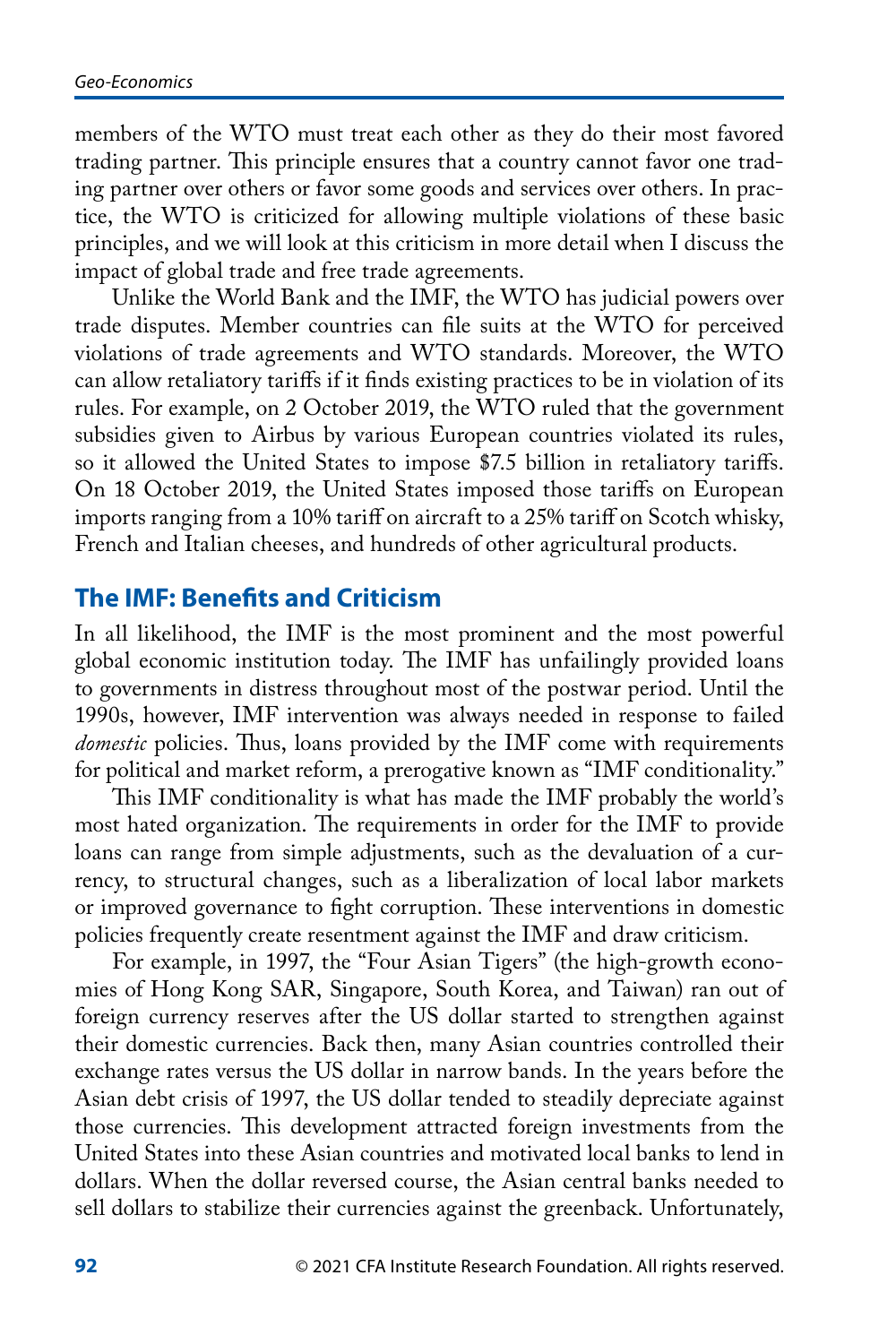they quickly ran out of foreign reserves, and the local banks fell into distress as nonperforming loans soared.

The resulting crisis in 1997 may be called the first modern financial crisis caused by the private sector rather than governments. The IMF had to support a range of Asian countries from South Korea to Indonesia with a total of \$115 billion in loans. In return, the IMF demanded reforms in the local financial sectors. These reforms were widely criticized as counterproductive and based on a Western template that did not fit local economic circumstances (Bayne 2017). In response to this IMF intervention, most Asian countries started to accumulate vast foreign currency reserves to avoid calling on the fund again.

In the 21st century, it became apparent that in a globalized world, the IMF does not have sufficient funds to fight a major crisis. The Global Financial Crisis of 2008 (GFC) led to financing needs that dwarfed the means of the fund. Even though the fund's reserves have now been increased to \$1 trillion, they are insufficient if a major developed economy gets into trouble. Even the small developed economy of Greece could be saved only by a joint effort of the IMF, the European Commission, and the European Central Bank. Never mind the concerted efforts of these three institutions to save Greece in 2011 and 2012, the imposed austerity measures were so severe that Greece suffered a deep depression that led to rioting in the streets, a near-default of the country, and its exit from the eurozone.

Are the structural reforms imposed by the IMF really as harmful as its critics claim? Based on a comprehensive dataset of emerging economies, the IMF recently investigated the impact of structural reforms in six areas (IMF 2019). **Exhibit 1** shows the average impact a liberalization of the domestic financial system and the local product market have on GDP growth.

A liberalization of the domestic banking and financial system, like the one introduced in Egypt in 1992, opens the local market to international banks and lenders. These lenders are often global or regional banks based in developed markets, and critics claim that these lenders exploit local businesses and households by getting them into unsustainable debt.

Several studies have found, however, that the impact of a liberalization of the domestic financial market is uniformly positive (as shown in Exhibit 1) because these external lenders are often more sophisticated and can provide loans at lower prices and with less administrative burden than local lenders. The result is a more efficient allocation of capital than in the past that stimulates investment and employment and boosts growth. After six years, the GDP shown in Exhibit 1 is, on average, 2 percentage points (pps) higher than without financial liberalization.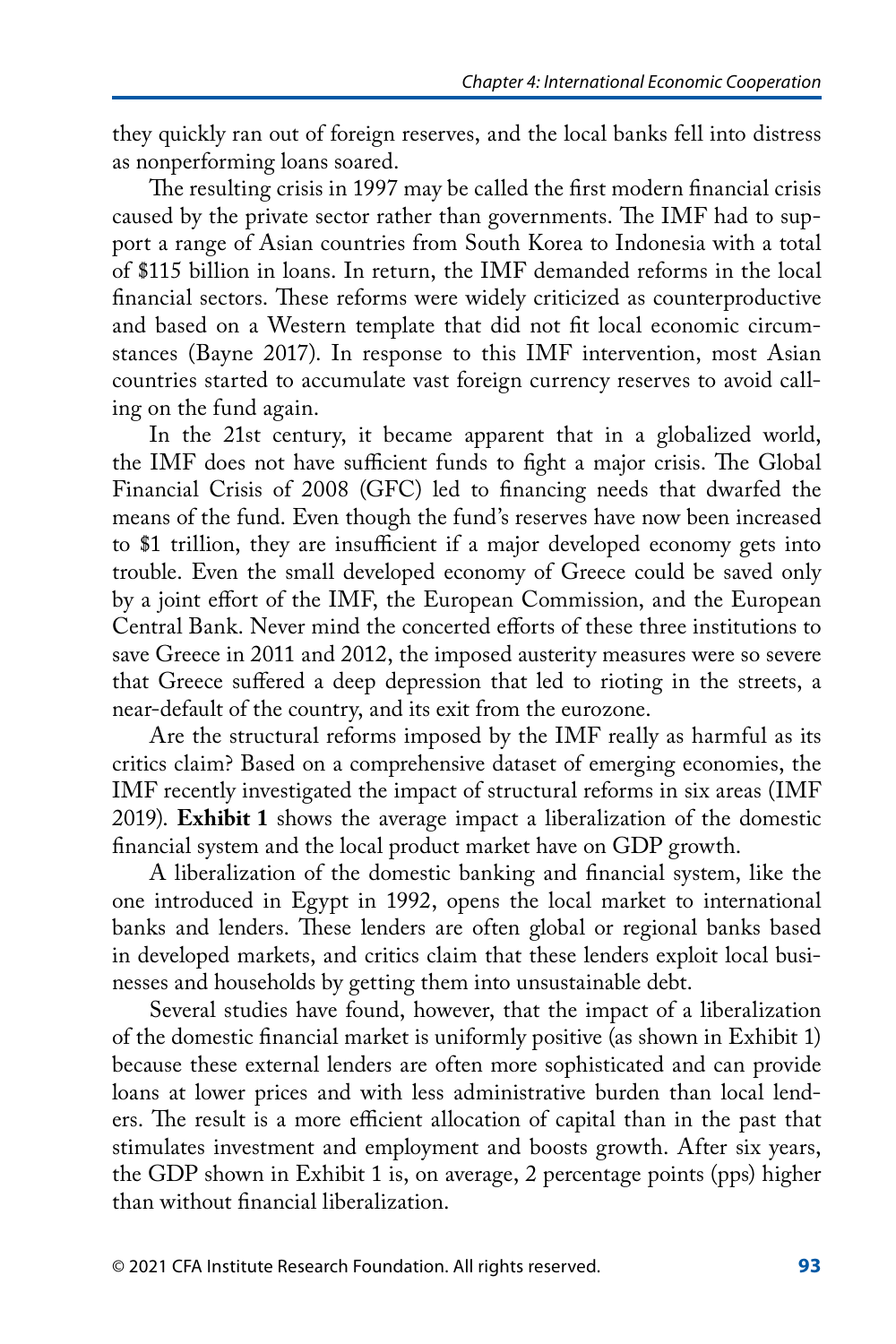#### **Exhibit 1. Effect of Domestic Structural Reforms on GDP Growth**



*A. Liberalization of Domestic Finance*

*B. Liberalization of Domestic Utilities (or Telecoms)*



*Source:* IMF (2019).

A liberalization of local product markets is typically done in the form of the deregulation of the electricity or telecommunications markets, such as the one implemented in Latvia in 2001. This liberalization of crucial infrastructure leads, as Exhibit 1 shows, to lower prices and, typically, an increase in productivity and investments. Again, the impact of such reforms is positive for growth. After three years, the impact on GDP is an increase by 1 percentage point, although the effect lessens after that.

Other structural reforms that the IMF typically implements, if needed, are reforms of external debt financing and international trade. As the recent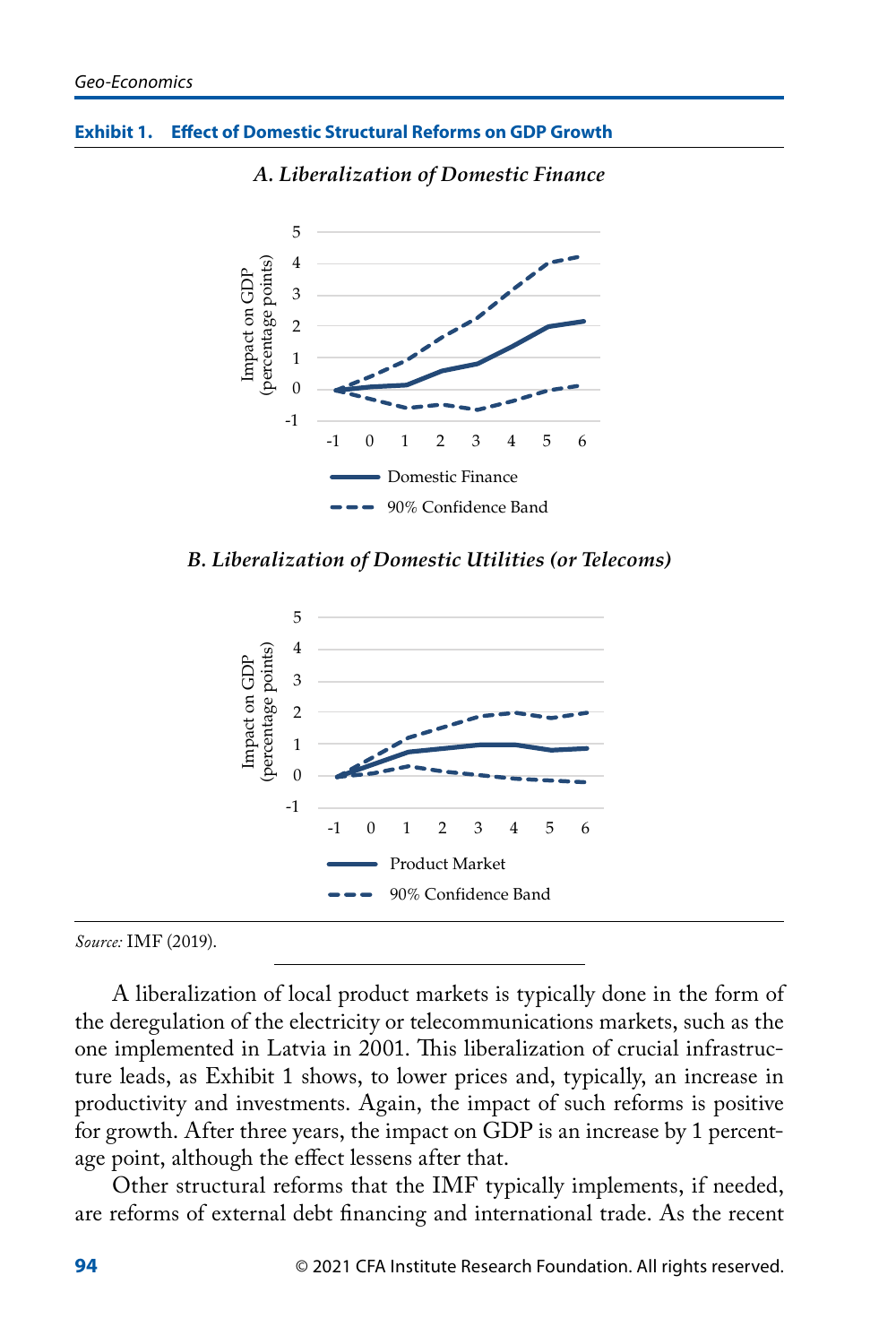increase in trade tensions between the United States and other countries has shown, trade liberalization is often perceived as a threat to domestic workers (read: voters) who might work in uncompetitive industries that are bound to decline if foreign competitors are allowed to enter the market.

**Exhibit 2** shows that a liberalization of external finance—for example, lifting capital controls or restrictions on foreign direct investment (FDI) boosts GDP by about 1.25 pps after six years. The main pathway for this growth benefit is through increased labor productivity as modern production methods are implemented by foreign investors.

## **Exhibit 2. Effect of External Structural Reforms on GDP Growth**



*A. Liberalization of External Finance*

*B. Liberalization of International Trade*



*Source:* IMF (2019).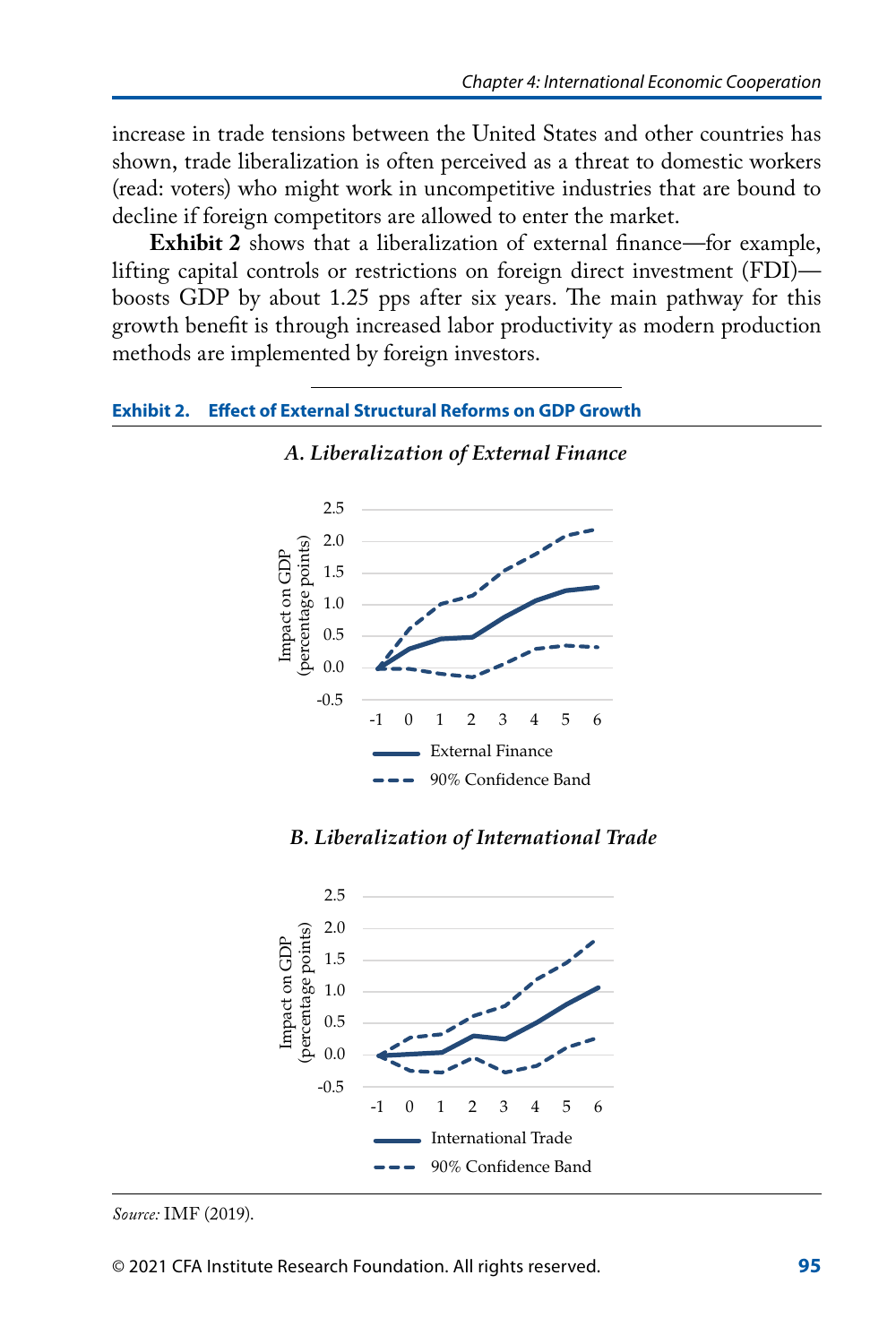Trade liberalization through the reduction of tariffs and import quotas also leads to a significant increase in labor productivity and a boost for GDP of about 1 percentage point after six years (IMF 2019).

The effects of the liberalization of external finances and of international trade have been tested time and again on a large number of countries. Almost unanimously, the consensus is that these two measures lead to stronger economic growth (see Furceri, Loungani, and Ostry 2019 for financial liberalization; see Ahn, Dabla-Norris, Duval, Hu, and Njie 2019 for a recent discussion of the benefits of international trade).

However, the impact of the structural reforms discussed here develops slowly. As Exhibits 1 and 2 show, the impact on economic growth starts to materialize only about three to six years after the reforms have been made. In the short term, the adjustment process, if not managed carefully, can be sudden and painful. If such structural reforms are implemented in an election year, the incumbent government tends to lose, on average, about 3% of the vote share, reducing its reelection probability by about 17 pps. Reforms enacted in an offelection year, however, have little to no impact on an election outcome.

Similarly, if the reforms are enacted when the local economy is already in distress, the incumbent government faces a reduction of about 6% of its vote share during the next election and almost certainly the loss of power (IMF 2019). The rule for politicians is clear: Once elected, the government should enact structural reforms quickly and decisively, in the hope that by the time the next election comes along, the positive effects have kicked in.

The substantial political risks of structural reforms are also a main reason local politicians criticize IMF structural reforms imposed on them and why local news outlets are quick to side with these politicians. Structural reforms, especially when imposed by an outside bureaucracy such as the IMF, provide fodder for populist political messages. Yet, the empirical evidence shows that a country that enacts the four structural reforms discussed in this section liberalization of domestic finance, liberalization of domestic utilities (telecoms), liberalization of external finance, and liberalization of international trade—can boost its GDP by 5.3 pps after six years. Together with structural reforms in governance (e.g., reduction of corruption) and a liberalization of the labor market, the GDP boost can reach 7 pps after six years, or more than 1 pp of additional growth per year (IMF 2019).

## **Free Trade and the WTO**

The IMF is typically called upon only in times of crisis, but the WTO influences the global economy on a daily basis. In its prior incarnation as GATT, it was already remarkably successful in reducing barriers to international trade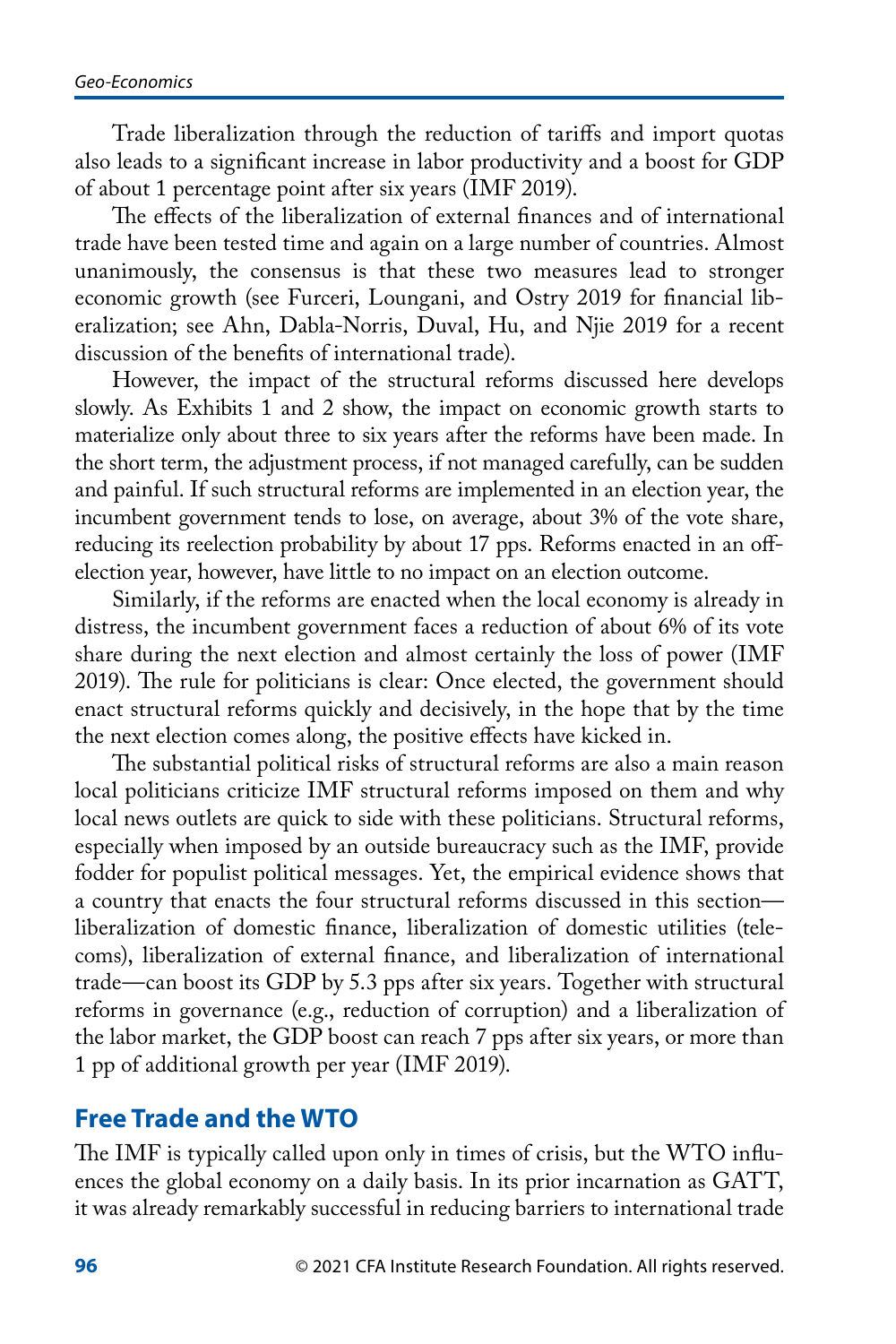over time. The push for a reduction in international trade barriers accelerated in the 1990s with the Uruguay Round and the formation of the WTO. **Exhibit 3** shows that the average tariff on imported goods declined from 8.6% in 1994, the year before the WTO was formed, to 2.6% in 2017. In the United States, average tariffs have declined from 3.8% to 1.7% and in the European Union from 6.3% to 1.8%. The decline in tariff barriers was even more pronounced in emerging markets. China had an average import tariff on goods of 32% in 1991. With the membership of China in the WTO in 2001, tariffs decreased rapidly and are now at 3.8%, on average, as shown in **Exhibit 4**.

The WTO, however, is concerned not only with tariffs; many other trade barriers may have been implemented. For example, import quotas on specific



*Source:* World Bank.

#### **Exhibit 4. Average Tariffs on All Imported Goods: BRIC Countries, 1988–2017**



*Note:* "BRIC" stands for Brazil, Russia, India, and China. *Source:* World Bank.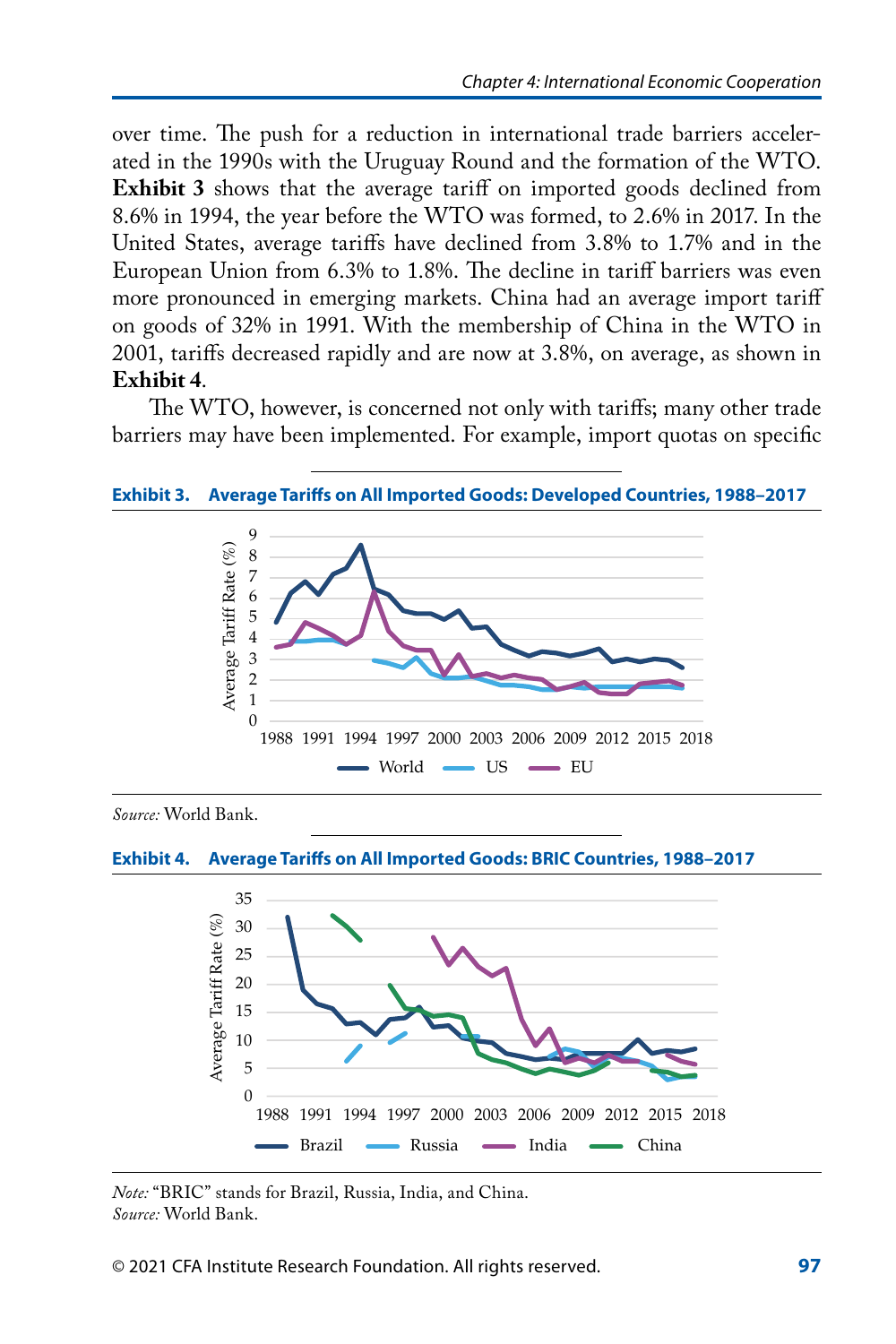goods or from specific countries and such barriers as administrative hurdles and domestic regulations (e.g., for environmental protection or to comply with health and safety standards) increase the costs of trade. In fact, these nontariff trade barriers are often hard to address because to prove that these measures are illegal barriers to trade is difficult.

A classic example of nontariff trade barriers is some of the barriers on agricultural products. A free trade agreement between the United States and the European Union remains elusive because the European Union wants to prevent meat that comes from animals fed growth hormones—a common practice in the United States and in many global meat-producing countries, such as Brazil and Argentina—from entering the EU market. European Union producers are not allowed to feed their animals growth hormones. The European Union argues that hormone-fed meat is a health risk, and it is thus prohibited across the entire EU market. Meanwhile, international suppliers argue that no scientific consensus supports the idea that hormone-fed meat poses a health risk.

Free Trade Agreements. Ironically, while the WTO normally is adamant about reducing trade barriers, it allows trade barriers to rise in one area—namely, free trade agreements (FTAs). An FTA between two or more countries reduces trade barriers between the members of the FTA at the cost of nonmembers. For example, while countries within the European Union can trade goods and services freely without any tariffs, goods imported from outside the European Union are subject to (sometimes substantial) tariffs. This practice is in contradiction to the most-favored-nation rules of the WTO, but the WTO has taken the stance that it allows FTAs as long as the increase in trade between member states outweighs the reduction in trade with outsiders. Another reason the WTO is in favor of FTAs is simply that these pacts can act as a laboratory to experiment with new ideas and rules that can later be adopted on a global level.

Because FTAs are quick to negotiate and allow for solutions that are tailored to the various objectives of trade partners, they have become the most prevalent means of reducing trade barriers around the globe. Every FTA needs to be approved by the WTO, and each WTO member state must notify the WTO if it enters into a new FTA. In 1995, the founding year of the WTO, 49 FTAs were in force with 57 participants. In 2019, 302 FTAs were in force with 481 participants, as shown in **Exhibit 5**.

This massive growth of FTAs around the world has led to some confusion about the differences among them. In Europe, in particular, many countries are part of several FTAs with various levels of integration: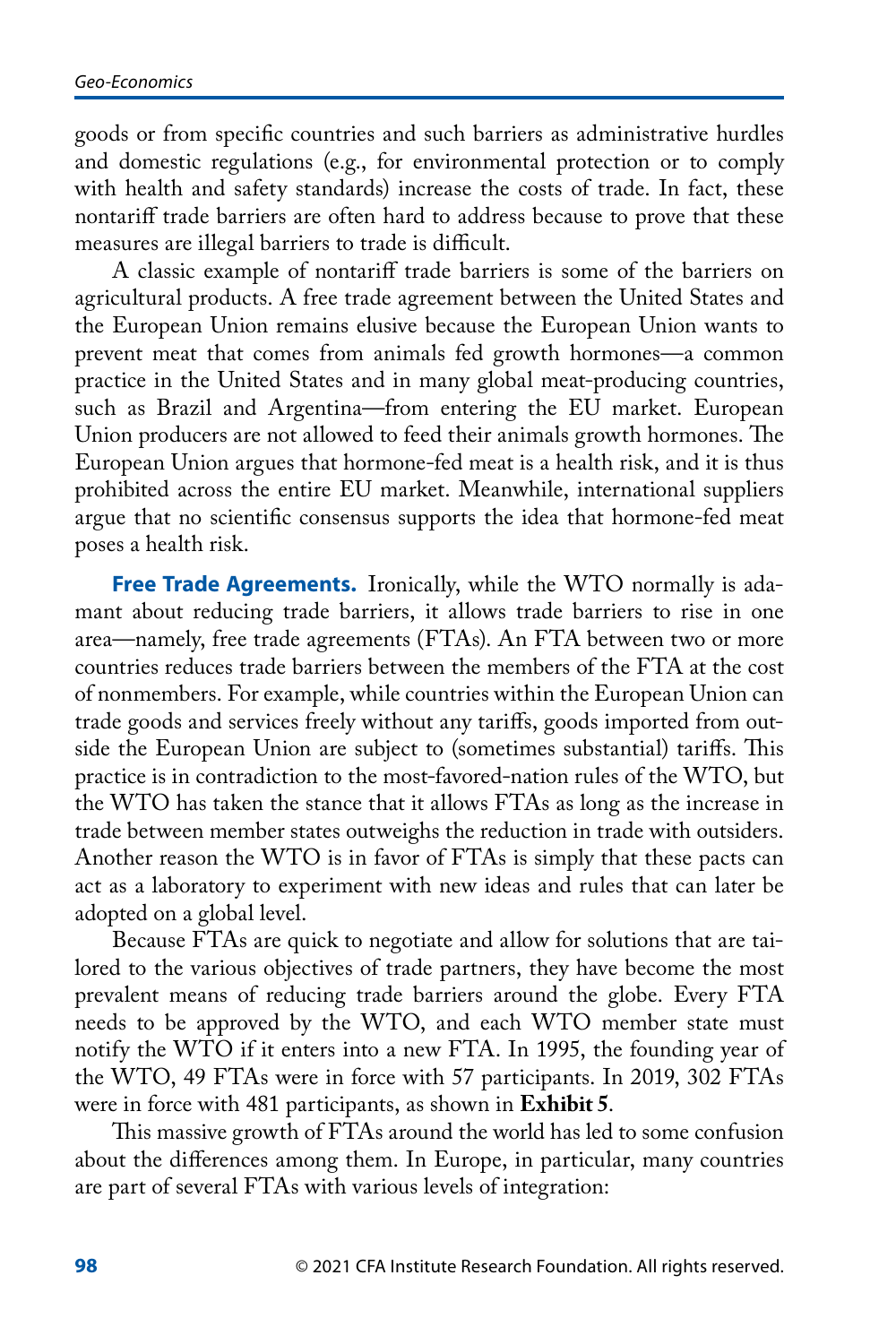

### **Exhibit 5. Number of Free Trade Agreements, 1950–2020**



- *Partial trade agreements* allow free trade between two or more nations in specific goods or services but not in others.
- If the partial trade agreement is expanded to most or all goods and services, it becomes a classic *free trade agreement*. In Europe, the European Free Trade Association (EFTA) is one such example. The EFTA includes not only the members of the European Union but also Norway, Iceland, Switzerland, and Liechtenstein.
- If the free trade agreement is expanded to include a common external tariff for imported goods, it becomes a *customs union*. In Europe, the European Union is in a customs union with Turkey that allows most goods and services (with the exception of agricultural products, services, and public procurements) to move freely within the customs union and ensures a common tariff on imports.
- A *common market* consists of a customs union plus the free movement of capital and labor within it. The European Union, with its four freedoms (free movement of goods, services, capital, and people) is a classic example of such a common market.
- Finally, if the members of the common market also introduce a common currency and harmonized economic policies, we get to an *economic union*. In Europe, the members of the eurozone are part of an economic union.

If integration increases even further, we quickly enter the realm where states become part of a federal union, or a political union of states, with an overarching legal setup. The United States, Germany, and Switzerland are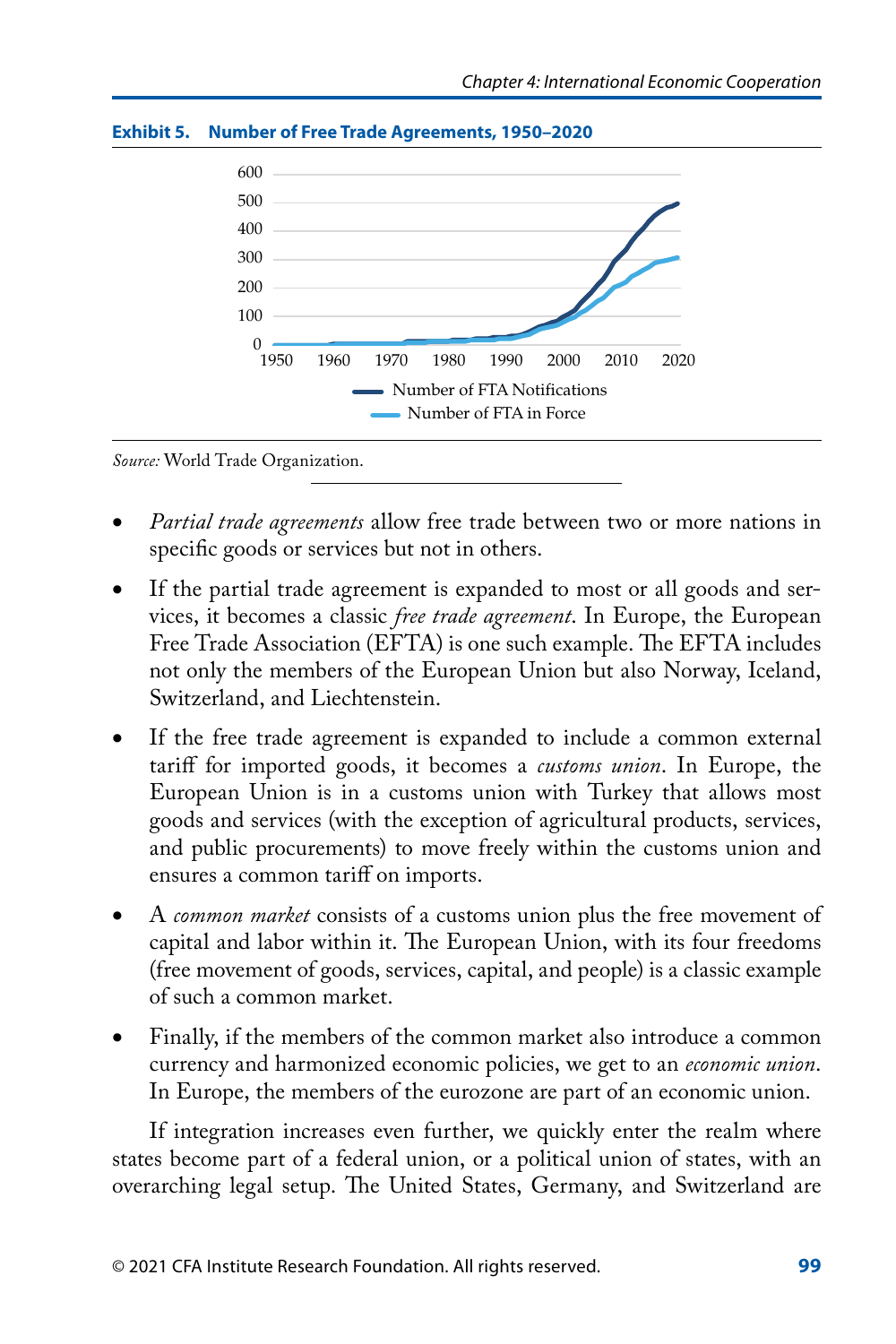classic examples of such federal nations. Thus, a business in Germany is simultaneously the member of a federal republic (Germany), an economic union (the eurozone), a common market (the European Union), a customs union (European Union and Turkey), and several free trade zones (e.g., EFTA, European Union–Japan, European Union–Canada). Depending on its business area, it might also be a member of several partial free trade zones.

Each of these agreements has its own rules and regulations, although in the case of Europe, they tend to be harmonized. If you think this situation is confusing, think of the people who had to disentangle this complex network of trade agreements after the United Kingdom decided to leave the European Union.

**Global Trade Growth.** Despite this increasing complexity, global trade has grown dramatically since the end of World War II, as shown in **Exhibit 6**. As explained at the beginning of this chapter, the aim of the new world order of the Bretton Woods institutions and GATT was to avoid the mistakes made during the Great Depression. In reaction to the economic downturn that started in 1929, the United States tried to protect its economy with the infamous Smoot–Hawley Tariff Act of 1930. This law dramatically increased import tariffs on all kinds of goods and led to retaliation by US trade partners. The effect was that between 1929 and 1939, the onset of World War II, trade as a share of GDP almost halved—from 5% to 3.3% in the United States and from 10.8% to 5.8% globally. This decline in global trade led to a breakdown of global demand and turned a regular depression, which should have been short-lived, into the biggest economic decline since the Industrial Revolution.

## **Exhibit 6. Global Trade as Share of GDP, 1834–2014**



*Source:* CEPII (Centre d'Études Prospectives et d'Informations) database.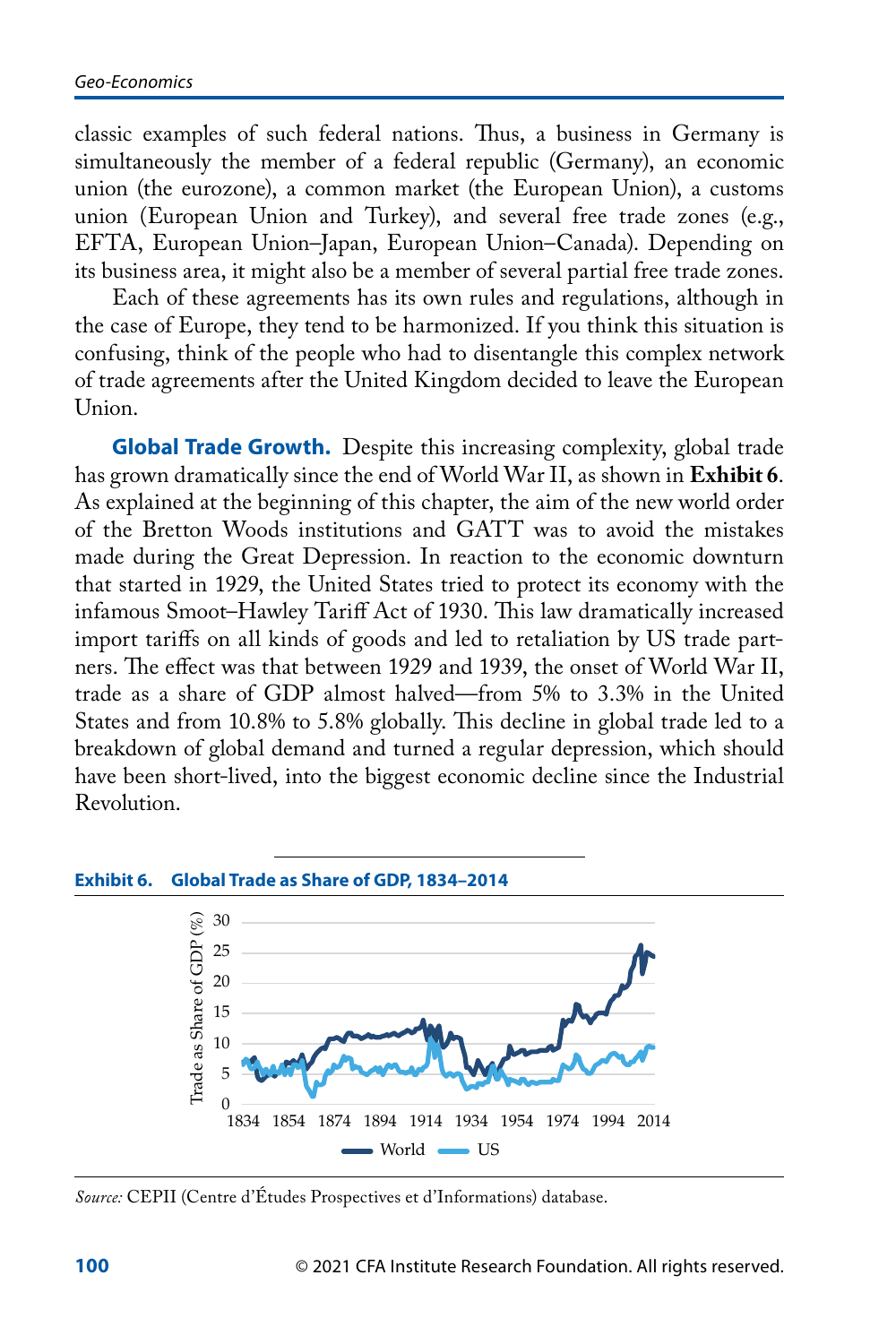That this has not happened since and, instead, world trade as a share of global GDP had increased to 24% by 2014 is a major accomplishment of GATT and the WTO. These institutions have created tremendous prosperity around the world, especially in developing economies that opened themselves up to global trade.

**Exhibit 7** shows trade as a share of national GDP for the BRIC countries (Brazil, Russia, India, and China), the fastest growing emerging economies. With the fall of the Soviet Union, Russia opened itself up to international trade (mostly of oil and gas), which helped that country overcome the giant slump in its economy after the breakdown of communism. Arguably the biggest success story of all the BRIC group is China. With Deng Xiaoping's strategy to gradually open the economy to the world, the country managed not only to increase economic growth dramatically but also to lift a large part of the population out of poverty. The World Bank has estimated that between 1981 and 2015, China managed to lift more than 850 million people out of extreme poverty (defined as living on less than \$1.90 in 2011 prices per day) and reduced its extreme poverty rate from 88% to 0.7%. That achievement is astonishing. In fact, free trade has been *the* most effective tool to lift people out of poverty globally. In the 1960s, more than half the world's population lived in extreme poverty (a total of more than 2 billion people). By 2015, fewer than 1 in 10 people around the world, or about 734 million people, remained in extreme poverty.

With more people coming out of poverty, such countries as China can rely less on international trade to run their economy and can focus more on domestic consumption. For example, trade as a share of Chinese GDP has declined from a high of 43% in 2007 to 22% in 2014 simply because the



#### **Exhibit 7. Trade as Share of GDP in BRIC Countries, 1944–2014**

*Source:* CEPII database.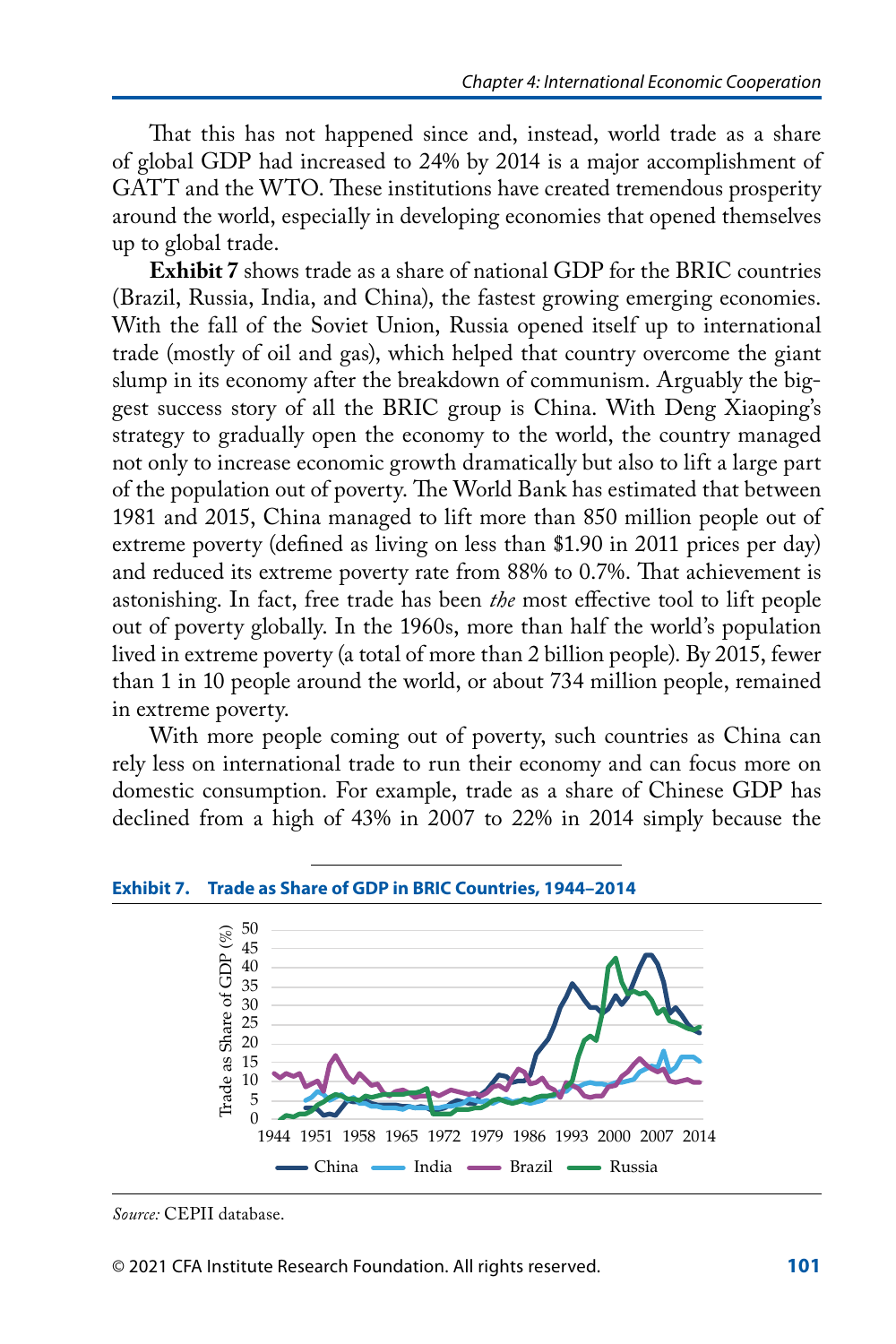Chinese are now wealthy enough to form a massive domestic consumer base that allows Chinese companies to produce goods and services for the home market.

But *how* does free trade lead to a decline in poverty? The mechanisms through which free trade affects the economy have been widely studied, and three major pathways have been identified:

- Helpman and Krugman (1985) emphasized that free trade opens an economy up to international competition. This process has some negative effects at first because it lowers the profit margins of domestic businesses. In reaction to these lower profit margins, however, businesses are forced to innovate or look for economies of scale in order to lower their costs. The result is higher productivity of domestic businesses and stronger economic growth.
- Aghion, Bloom, Blundell, Griffith, and Howitt (2005) showed that trade liberalization leads to the import of new technologies and innovations, confirming the thesis that in an open economy, businesses have to innovate or die.
- Finally, trade liberalization broadens the variety of input goods for domestic producers and makes them available at lower prices, so they can produce better products at lower prices themselves (Ahn et al. 2019).

Ahn et al. (2019) showed that trade liberalization leads to a significant increase in productivity. They also showed that the increase in productivity depends on the type of business, how much of its inputs are sourced internationally, and whether the business is owned domestically or by a foreign company. In general, foreign-owned businesses are quicker to benefit from trade liberalization, which indicates that trade liberalization and FDI may mutually reinforce themselves to boost growth.

On average, Ahn et al. (2019) found that if input tariffs drop by 0.5% globally—about the amount witnessed between 1997 and 2007—productivity is boosted by about 1 pp per year. And because a 1 pp increase in productivity filters through to a 1 pp increase in GDP growth, even a small reduction in tariffs can lead to significant growth. Of course, the effect has been larger for developing economies because they could lower tariff barriers much more than industrial countries could during the 1990s and early 2000s, and their resulting growth boost was even bigger. No wonder emerging markets accounted for the majority of global growth during the great push for free trade in the 1990s and 2000s, as shown in **Exhibit 8**.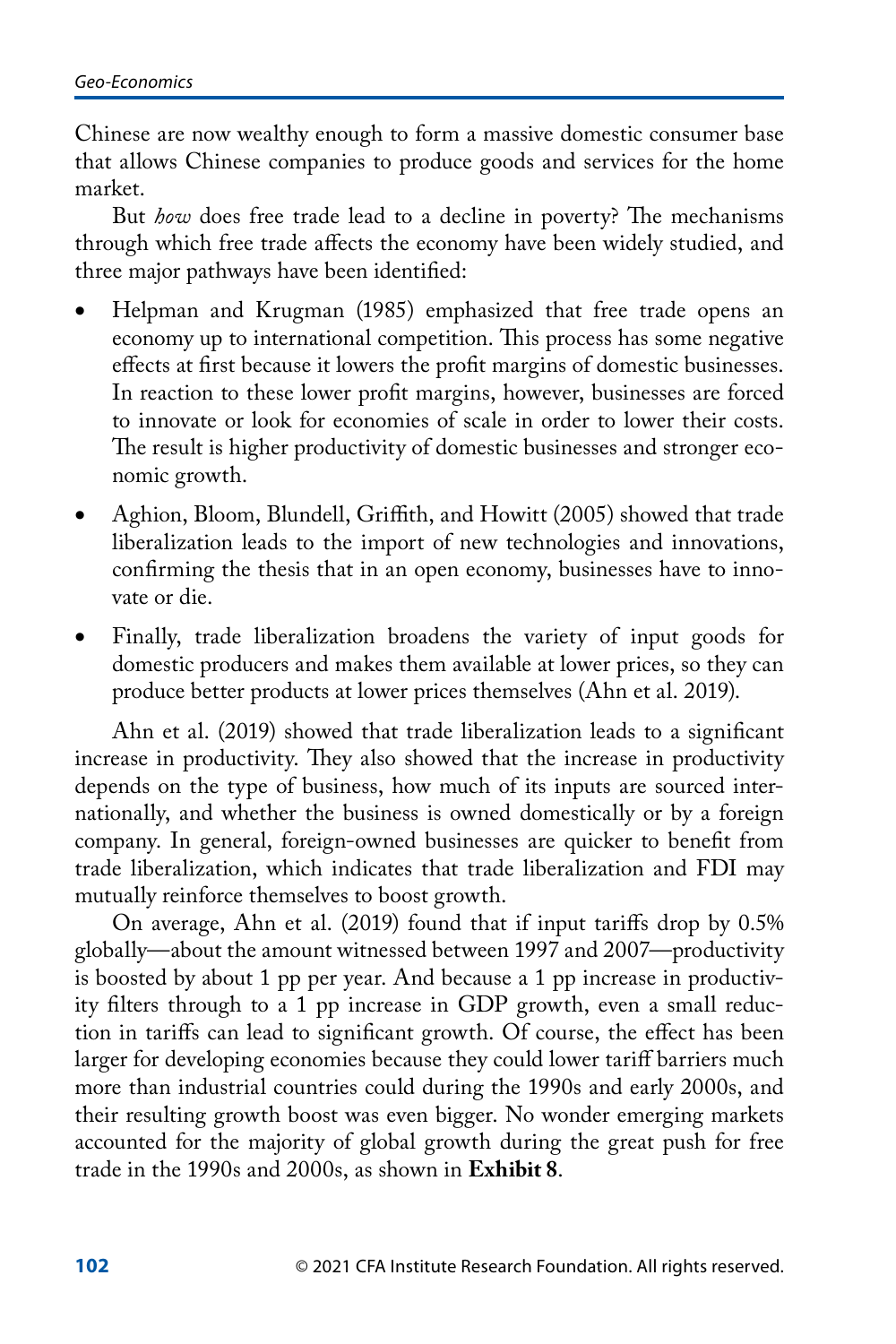

#### **Exhibit 8. Share of Global GDP Growth, 1980–2020**



**Is More to Be Gained from Further Trade Liberalization?** Although emerging markets were the main beneficiaries of the trade liberalization during the last few decades, developed economies still have something to gain from continued liberalization. Ahn et al. (2019) estimated that abolishing existing tariff barriers could substantially boost the productivity of every advanced economy. **Exhibit 9** shows that the estimated productivity gains from further trade liberalization range from 0.2 pp in Japan to more than 1 pp in the Netherlands.

Two developed countries not shown in Exhibit 9 have even more to gain from further trade liberalization: South Korea could expect productivity growth above 4 pps and Ireland above 7 pps. These two countries stand to benefit so much more than those in Exhibit 9 from trade liberalization because of the structure of their economies. South Korea has higher tariffs than most developed countries and thus has more to gain from further trade liberalization. Meanwhile, Ireland could benefit from reduced tariffs on crucial inputs to its pharmaceutical and chemicals industries.

Although no studies are available about the impact of trade liberalization on stock market returns, we can perform a back-of-the-envelope calculation of its impact. The average potential productivity boost in the developed countries shown in Exhibit 9 is 0.5 pp. The implication is that GDP growth could be boosted by 0.5 pp if trade were completely liberalized. Note that this effect would not be a one-time hit but, rather, an increase in productivity and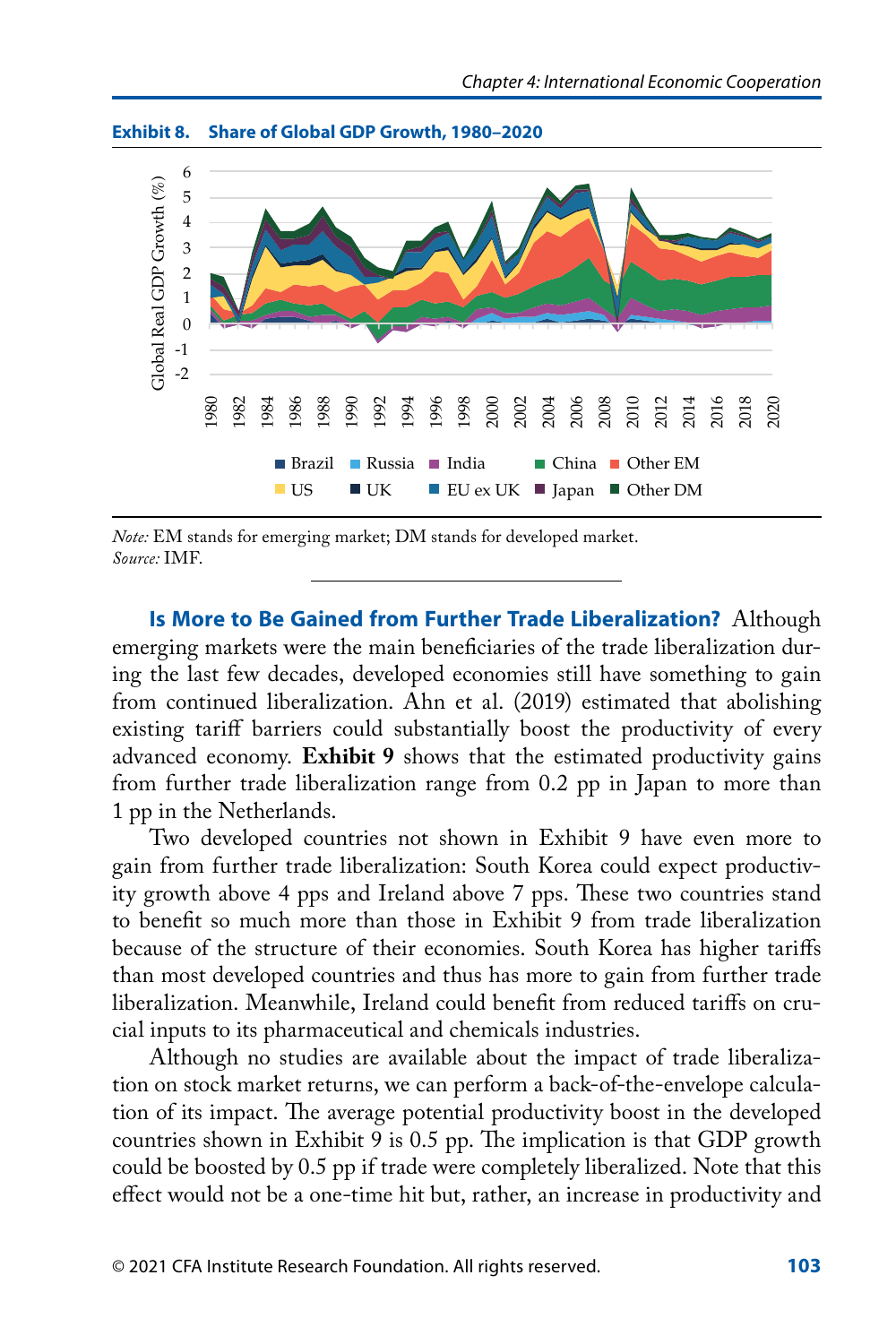

#### **Exhibit 9. Potential Gains in Productivity through Complete Trade Liberalization**

*Source:* Ahn et al. (2019).

GDP growth every year into eternity. Productivity growth would be permanently lifted by 0.5 pp because the removal of trade barriers would lead to increased flexibility for businesses to enter new markets with their products and services and would motivate businesses to move their production to countries and areas with lower productivity and lower wage costs. By investing in the low-productivity countries, companies can raise productivity in those countries. Meanwhile, businesses in the low-productivity countries can more easily acquire technologically advanced goods that increase their productivity. This pattern is the beneficial spiral of globalization in action: Globalization allows poor countries to increase their productivity and their wealth; businesses in rich countries can reduce costs by relying on global supply chains that allow cost reductions and sourcing of the best inputs from all over the world. This result, in turn, allows businesses in rich countries to keep research and development (R&D) expenses at constant levels or even increase them and focus on their comparative strengths, which then leads to productivity gains in the rich countries. The entire path of potential growth can be lifted by further trade liberalization.

Because global sales tend to grow in line with nominal GDP in the long run, a 0.5 pp increase in GDP growth would lead to a 0.5 pp boost to sales growth. Because globalization increases competition, we have to assume that profit margins will decline somewhat, but a reasonable assumption would still be that 0.5 pp higher sales growth could lead to about 0.25 pp–0.5 pp higher earnings growth. If valuations remain constant, such a boost to earnings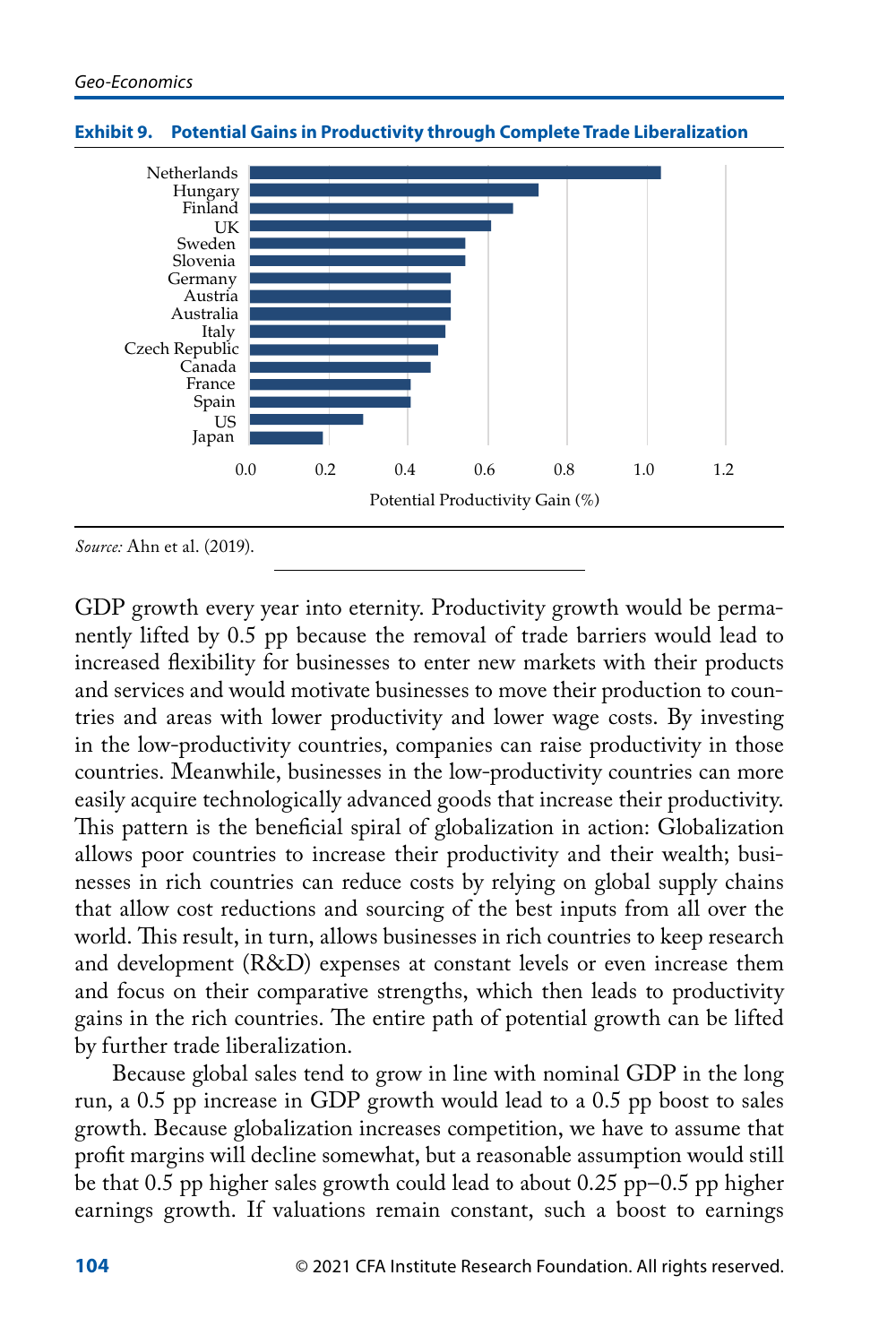growth should lead to a boost in equity market returns of 0.25 pp–0.5 pp per year. In terms of the discounted cash flow model that guides the discussions in this book, trade liberalization directly increases future cash flows of a company and thus increases the present value of such assets as stocks.

## **Criticism of Free Trade Agreements**

Despite the benefits of free trade, criticism of recent practices in FTAs and the lack of benefits for developed economies is increasing. I discuss the impact of trade liberalization and globalization on inequality later in this chapter, but certain other developments may have reduced the beneficial impact of FTAs over time.

The original GATT rounds covered only trade in goods and ignored trade in services or questions about intellectual property (IP) simply because these issues were not relevant at the time. Today, we live in a knowledge and service economy. Thus, FTAs have become more complex; they cover trade in services and protection of IP as well as trade in goods. This increased complexity means that FTAs are increasingly targeted by corporations and lobbyists to ensure a beneficial outcome for special-interest groups—potentially at the cost of other groups.

Rodrik (2018) described three main areas of such rent-seeking behavior. First, trade-related aspects of IP rights (TRIPS) were first tackled in the Uruguay Round of trade negotiations and the inception of the WTO. Since then, the United States and other developed countries have pushed for stricter and more comprehensive TRIPS because IP is a more substantial part of their economies than in developing countries. Furthermore, developed countries typically have better legal expertise in these subjects than do developing countries and a more sophisticated legal system to enforce IP rights. Therefore, including TRIPS in an FTA effectively shifts costs onto developing countries and creates an additional benefit to advanced economies.

Furthermore, because the legal system in developing countries is often less sophisticated and the risk of expropriation of assets by the local government is higher, the advanced economies increasingly demand investor–state dispute settlements (ISDS) to be included in any agreement. These ISDS install local arbitration courts that are outside the country's regular legal system, so local governments can be sued by foreign investors and foreign investors only. These arbitration courts undermine the local legal system and allow a foreign investor to sue local governments for a virtually unlimited number of actions and inactions that may have led to a loss of profits for the foreign investor (Johnson, Sachs, and Sachs 2015). And to make things worse, no appeal of the rulings of these arbitration courts is possible. Arbitration courts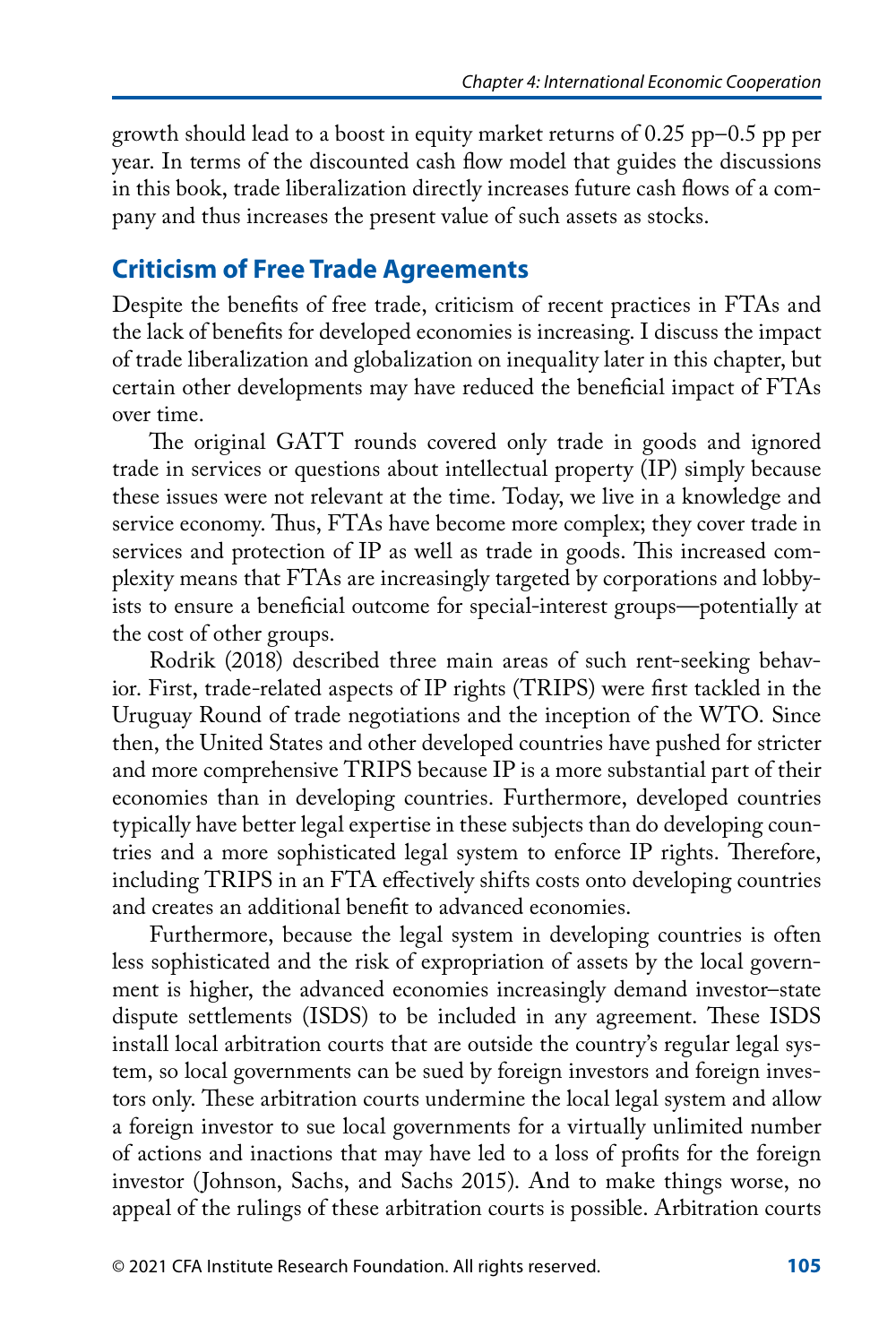may make sense when politically unstable developing countries are involved in the FTA, but why would, for example, the United States insist on such arbitration courts in its proposed FTA with the European Union?

Additionally, modern FTAs increasingly include the requirement not only for free movement of goods and services but also for the free movement of capital. Although this freedom is a good idea in normal times, it can become a huge problem in a crisis when foreign investors might want to withdraw their capital as fast as possible. A "run on the country" can significantly worsen a financial crisis in an emerging market and may even be in conflict with demands by the IMF, which increasingly is in favor of imposing temporary capital controls in a crisis country to avoid the flight of capital.

Finally, the newest studies of the impact of FTAs on developed markets show that all this rent-seeking behavior by industries in developed countries may reduce the benefits of trade not only for developing countries but also for developed countries. Caliendo and Parro (2015) and Hakobyan and McLaren (2016) investigated the benefits of the old North American Free Trade Agreement (NAFTA)—not the new United States–Mexico–Canada Agreement (USMCA)—for the United States in terms of both growth and income distribution. These studies found that the overall welfare benefit for the United States was a mere 0.08 pp, half of which came through more beneficial terms of trade for the United States (i.e., at the cost of other trade partners, mostly Mexico). Although some US workers benefited from NAFTA, others suffered a significant drop in wages and employment. Blue collar workers without a high school degree in industries that were heavily affected by NAFTA (e.g., car manufacturing) suffered a decline in income of 17% relative to workers in industries that were unaffected by NAFTA. That these distributional effects can have a significant impact on the economy and markets through the political channel became clear with the 2016 election of Donald Trump as President of the United States, whose campaign focused on these disenfranchised US workers.

## **Economic Diplomacy as a Means to Foster Growth**

The failures of FTAs in providing universal benefits have been an impetus for the revival of economic diplomacy since the GFC. "Economic diplomacy" is a rather elusive subject without a clear definition; if you read 10 papers on economic diplomacy, you will be left with at least 11 definitions of what it is and what it is not. My favorite definition was given by the Spanish Ministry of Foreign Affairs (2011) as "the use of the political influence held by states to promote their economic interests in international markets." I will stick with this definition in this discussion.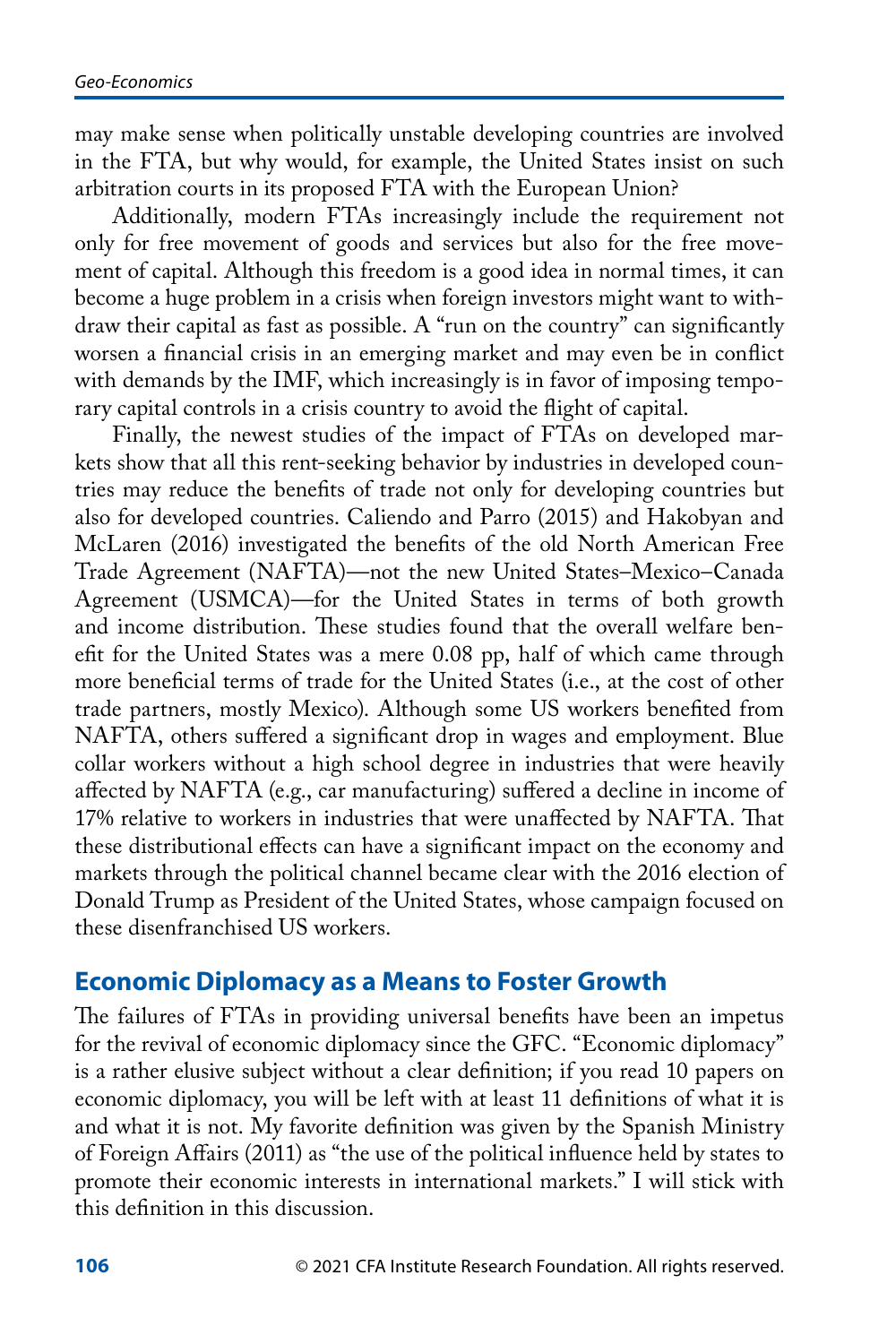As Bayne and Woolcock (2017) described, economic diplomacy was historically criticized as government intervention in free markets that could cause substantial market failures. With the recognition of market failures through modern FTAs, however, and the opening up of former communist countries and China, where governments remain major players in the economy, economic diplomacy has experienced a revival. After all, if a Western business wants to enter into a joint venture with a Chinese or Russian state-owned enterprise, the Western business leaders must be able to deal with local government officials. The help of ambassadors, trade representatives, and other government representatives from the home country of the Western business is indispensable in these negotiations. Today, economic diplomacy involves not only private businesses, diplomats, and members of the State Department but also members of other government departments—from trade to energy to agriculture. In some cases, the government may even enlist the help of specialized nongovernmental organizations.

The studies of economic diplomacy show that it can be highly effective in boosting exports and attracting FDI. Moons and van Bergeijk (2016) reviewed the empirical evidence on the effectiveness of economic diplomacy and found a substantial positive effect of most economic diplomacy measures. The only exceptions seemed to be state visits, where no economic benefit could be measured.

Investment promotion agencies, which are government-sponsored entities that try to attract FDI, have proven effective. Studies have shown that a 10% increase in the budget for such agencies on average leads to a 7.5% increase in FDI flows (Moons and van Bergeijk 2016). Similarly, export promotion agencies are highly effective in boosting exports. A 10% increase in the budget of export promotion agencies leads to an average 0.6%–1.0% increase in exports, which may not sound like much, but look at it this way: For every \$1 spent on export promotion, local exporters earn an additional \$40 in revenues.

Finally, economic diplomacy has the advantage that it can be targeted to a specific country. Studies have shown that opening an additional embassy in a country leads to a 6%–10% increase in exports to that country. This boost in exports is driven by the personal relationships built by diplomats with foreign businesses; hence, consulates, which have smaller staffs and typically no local trade representative, have less impact than embassies. Honorary consulates have no impact on exports because they typically do not have the resources to foster trade and business relationships (Moons and van Bergeijk 2016).

Furthermore, the evidence indicates that opening embassies and intensifying diplomatic relationships have an effect on trade and exports between developed and developing countries and between developing countries.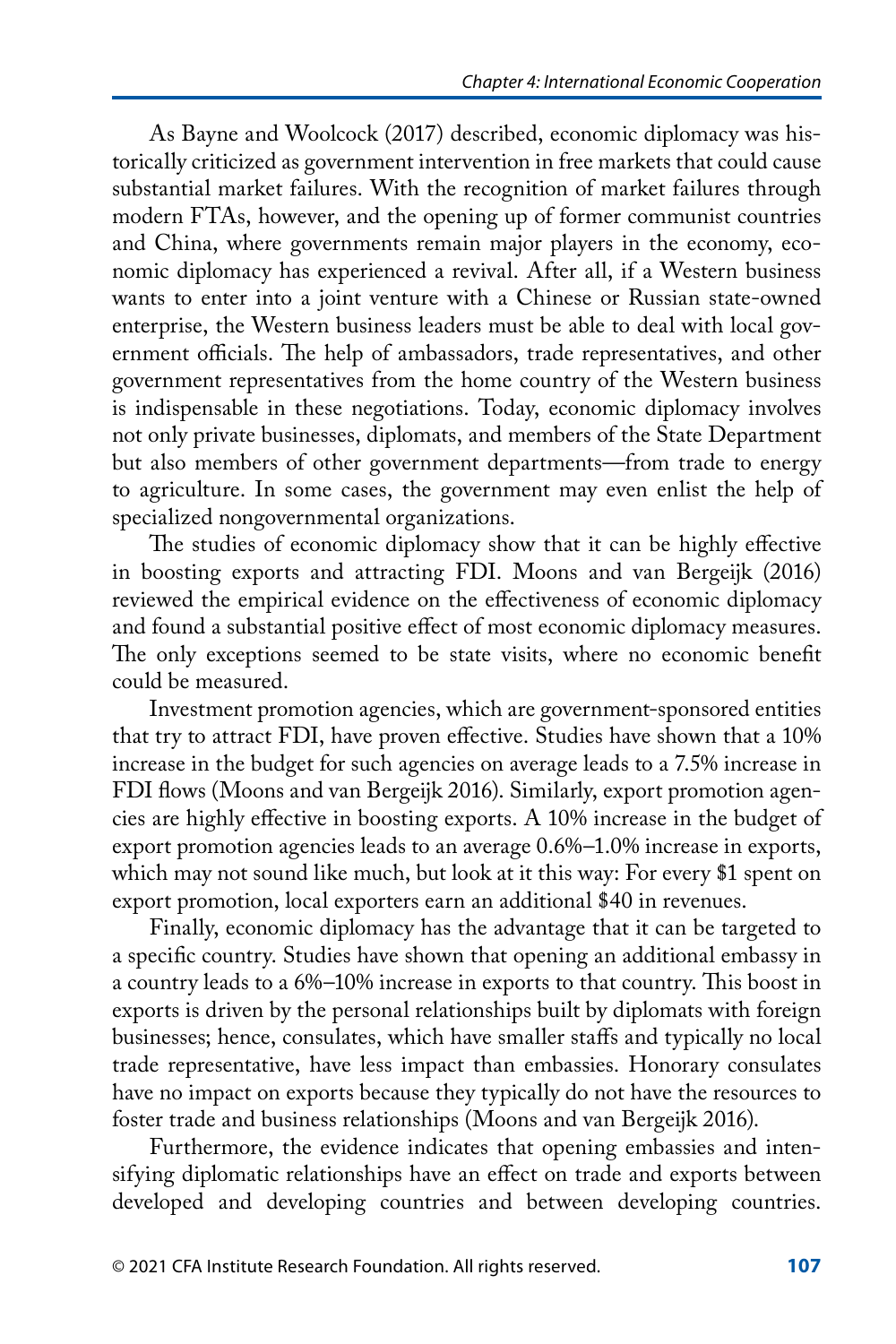These efforts do not seem to have an effect on the trade relationships between two developed countries, however, which intuitively makes sense because most developed countries already have close business and diplomatic relationships with each other.

## **International Tax Competition**

Although economic diplomacy can provide substantial benefits for exports and trade, other aspects of geo-economics may produce negative effects. Is international tax competition (i.e., the lowering of corporate income taxes to attract foreign businesses) the "dark side" of geo-economics? The idea is that one country unilaterally lowers corporate tax rates to attract investments from neighboring countries. In a world of fully mobile capital with many small economies and no dominating economic power, such a "beggar-thy-neighbor" policy would lead to retaliation by other countries, which would lower their tax rates. This tit-for-tat would create a race to the bottom, where corporate tax rates would reach zero and then remain there forever (Devereux and Loretz 2013).

A quick look at the corporate tax rates in various countries, however, as shown in **Exhibit 10**, indicates that this race to the bottom does not really happen. Yes, corporate tax rates have declined since the 1980s, but they are still not at zero. Hoyt (1991) showed that this race to the bottom stops the moment one assumes that capital is not fully mobile and recognizes that the world has both large and small economies. According to this line of thought, each country has a certain amount of market power in setting taxes because businesses cannot simply pack up their factories and move to another country and/or they need facilities in their own country to gain access to its customers.



#### **Exhibit 10. Top Corporate Income Tax Rates, 1981–2019**

*Source:* OECD.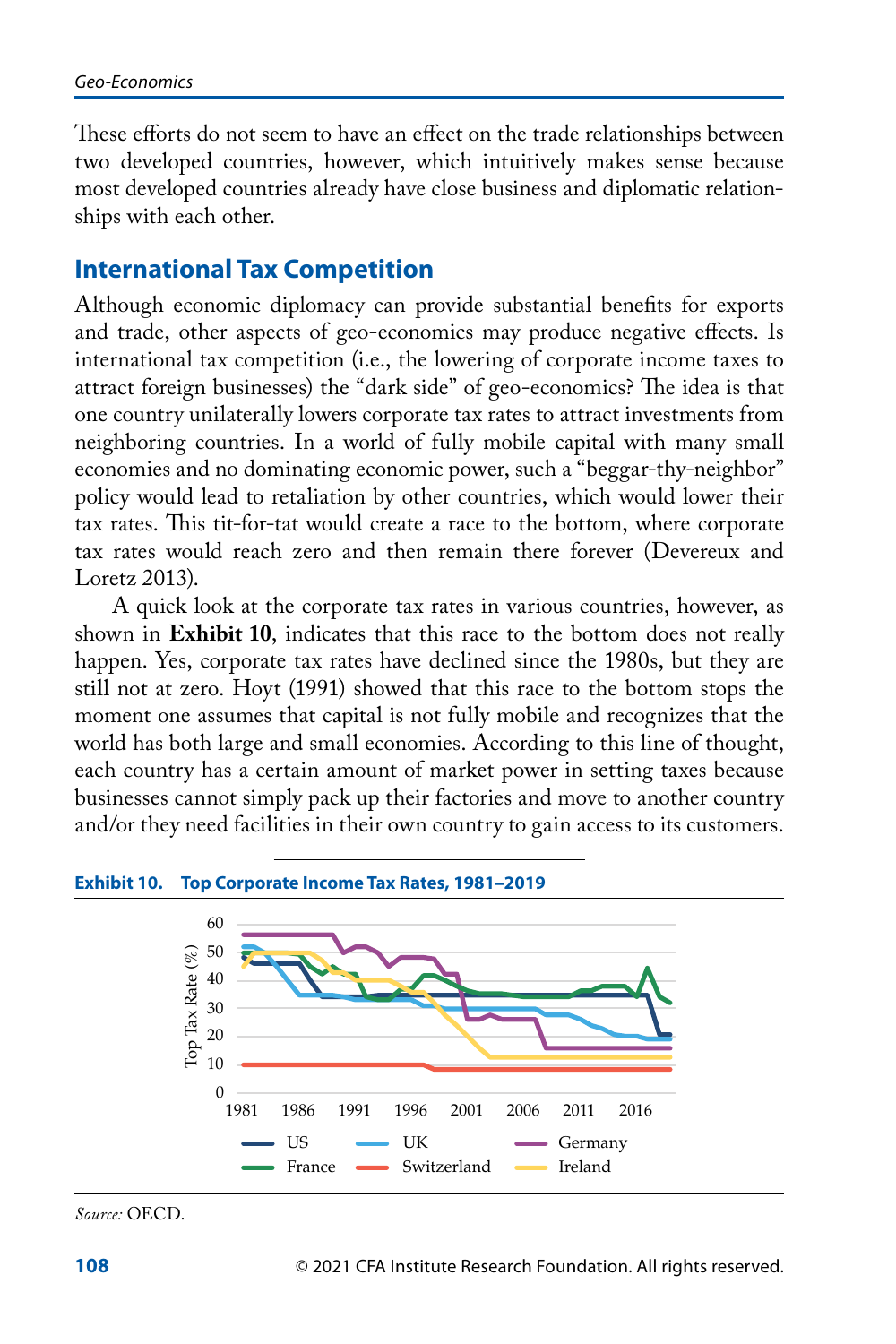This market power allows countries to set corporate tax rates above zero. When competing with smaller economies, however, the small countries typically have less market power and thus will end up with a lower tax rate than larger countries (Wilson 1991).

Forslid (2005) showed that in a world where capital has become increasingly mobile, corporations tend to agglomerate around a common center (e.g., Silicon Valley for information technology, the City of London for European banking, Luxembourg and Ireland for other financial services). Countries can attract such global centers with the help of tax incentives, but a tipping point comes beyond which further agglomeration does not provide additional benefits and additional tax incentives fail to attract additional businesses. Once this tipping point is reached, further liberalization of trade and capital flows leads to dispersion because businesses can now cheaply build local business hubs. In this environment, the benefits of being closer to end customers outweigh the attraction of additional tax incentives.

That international tax competition leads to lower taxes is clearly visible in Exhibit 10. Also evident is that large economies (e.g., the United States, the United Kingdom, and Germany) have market power in setting their taxes and thus end up, on average, with a higher corporate tax rate than smaller countries. The ideal strategy for small open economies is to lower their tax rates as much as possible to attract as many businesses as possible and boost domestic growth.

Switzerland has had a top marginal corporate tax rate below 10% for several decades and is an example of how a low-tax strategy can lead to significant benefits for a country. Singapore is another example of how such a low-tax strategy can work. And Ireland is an example of the transformational power of lower corporate taxes. Historically, Ireland had corporate tax rates that were similar to its European neighbors, but in the late 1990s and early 2000s, the country drastically reduced its top corporate tax rate to 12.5%. This action attracted many businesses from across Europe and fueled Ireland's economic boom (and its housing market bubble) in the early 2000s.

Would the Irish strategy work for every country? Economic studies are ambivalent regarding the impact of international tax competition on economic growth. Covering the years 1970 to 1997, Lee and Gordon (2005) showed that a 10 percentage point decline in the top marginal corporate tax rate can boost economic growth by 1 pp–2 pps. Shevlin, Shivakumar, and Urcan (2019) calculated the effective tax rate paid in each country and used this effective tax rate to show that a 10 percentage point decline in the effective tax rate can increase GDP growth by 0.75 pp and employment by 0.25 pp.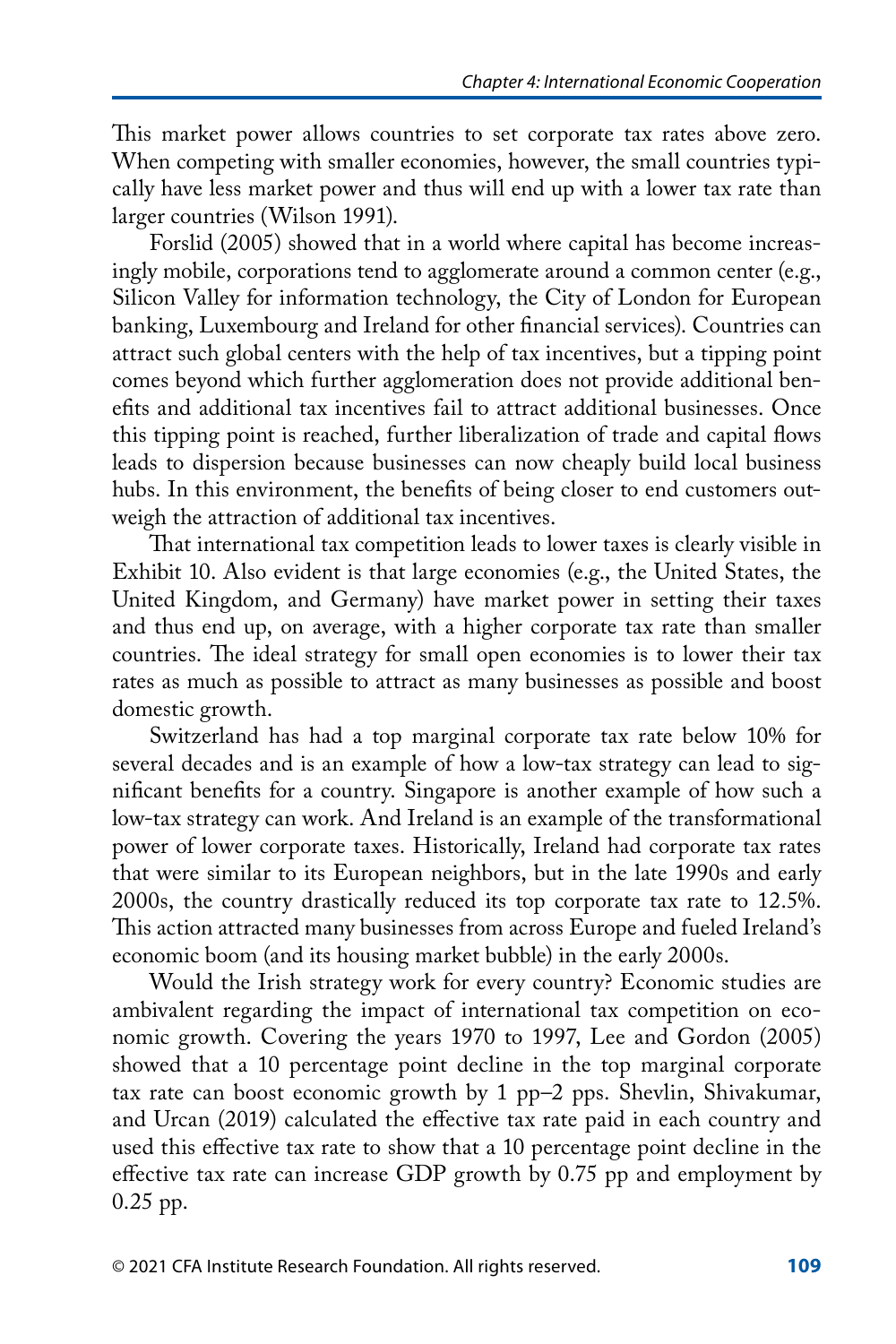Plenty of studies show no positive effect, however, of tax reductions on economic growth and, to the best of my knowledge, no study has looked at the impact of international tax competition directly on growth. All the studies have focused on tax reductions in isolation rather than in an international context.

In summary, international tax competition is clearly a legitimate activity, but the evidence that this strategy helps boost growth in the long run is effectively restricted to small open economies, such as Switzerland and Singapore.

## **Globalization—A Multifaceted Development**

So far, this chapter has focused on the liberalization of trade and to a lesser extent on the liberalization of the movement of capital. But both free trade and free movement of capital are part of the much broader trend toward globalization. Gygli, Haelg, Potrafke, and Sturm (2019) recently revised the KOF Globalisation Index, which measures the extent of globalization for 203 countries and territories based on 43 variables in three dimensions. The *political dimension* measures globalization for each country on the basis of such indicators as international treaties signed, number of embassies, and participation in UN peacekeeping missions. *Social globalization* for each country is measured by looking at the number of tourists and foreign students, internet access, and press freedom—also, the number of IKEA stores and McDonald's restaurants. Finally, the third dimension of the KOF Globalisation Index is *economic globalization*, which is measured by international trade in goods and services, FDI, tariffs, and taxes.

**Exhibit 11** shows the level of economic globalization as measured by the KOF Globalisation Index for high-income, middle-income, and

#### **Exhibit 11. KOF Index: Level of Economic Globalization, 1986–2016**



*Source:* Gygli et al. (2019).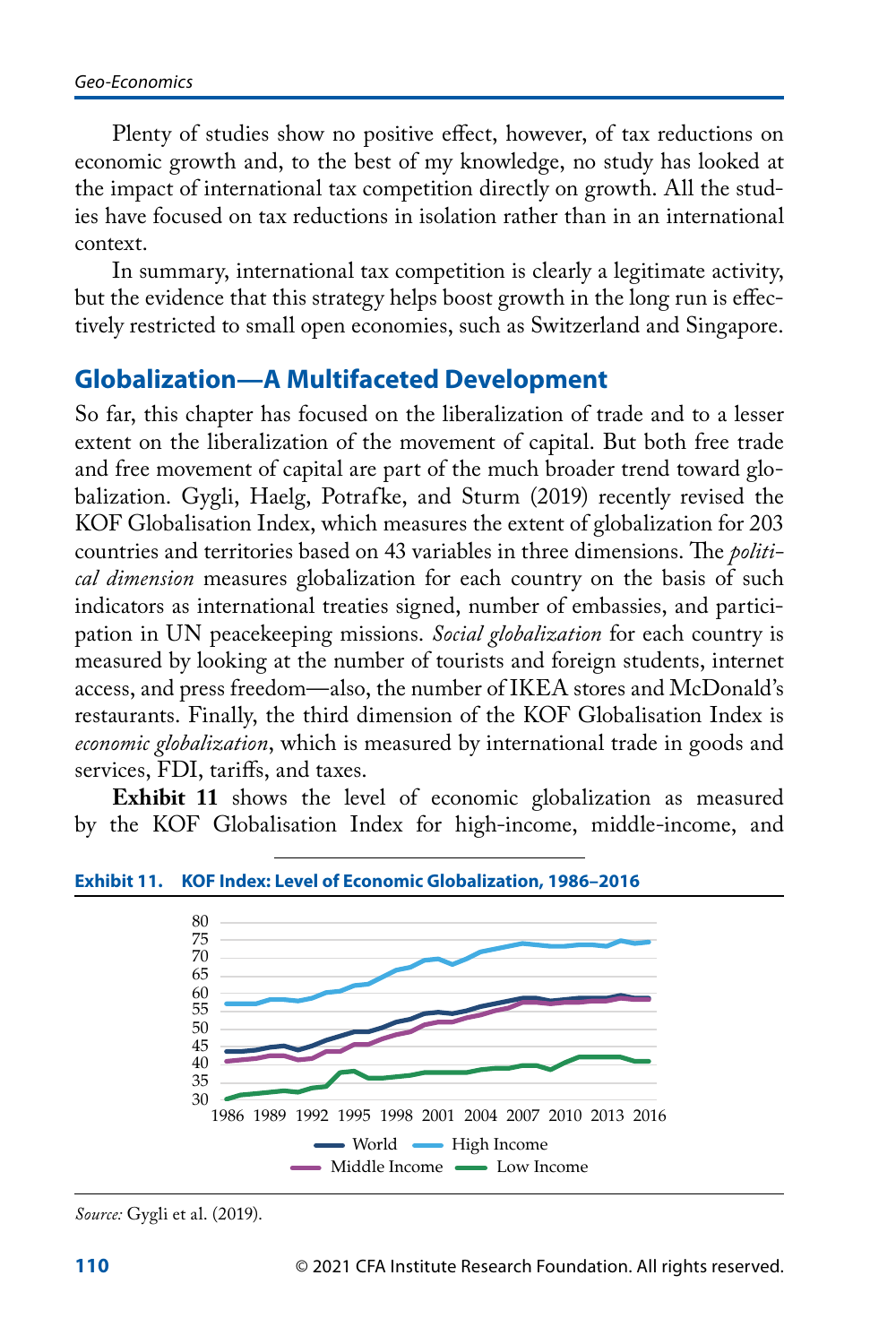low-income countries. The high-income countries have always been more globalized than lower income countries; it is the middle-income countries that have made more progress in globalization since the 1980s and are thus more likely to have reaped the benefits of increased globalization.

Gygli et al. (2019) also differentiated between *de facto* globalization and *de jure* globalization. De facto globalization is measured by actual international transactions (e.g., the actual trade in goods and services and the actual FDI and portfolio investments). De jure globalization is measured by the legal framework that fosters globalization.

Gygli et al. (2019) showed that it is not the actual trade and capital flows that drive globalization and economic growth but, rather, the country's regulatory framework. The critical factor in fostering growth in a country is the ease with which international trade and international investments can be conducted there. Actual trade flows are a reaction to this regulatory framework.

These authors thus emphasized that investors need to look at the development of de jure globalization in each of the three dimensions to assess the potential for future growth in each country. The sad news is that globalization in both trade and financial flows has stalled since the GFC, as shown in **Exhibit 12**. Financial globalization has even declined somewhat since the GFC. The stalled negotiations for the Transatlantic Trade and Investment Partnership (TTIP) FTA between the European Union and the United States, the renegotiated USMCA trade agreement, and the stalled Doha Round of the WTO for global trade negotiations are all examples of the lack of progress over the last decade. The proximate causes of this stalled progress most likely include increased skepticism by the public and politicians about the benefits of globalization, which is shown by more and more countries



**Exhibit 12. KOF Index: Level of Economic (de jure) Globalization, 1986–2016**

*Source:* Gygli et al. (2019).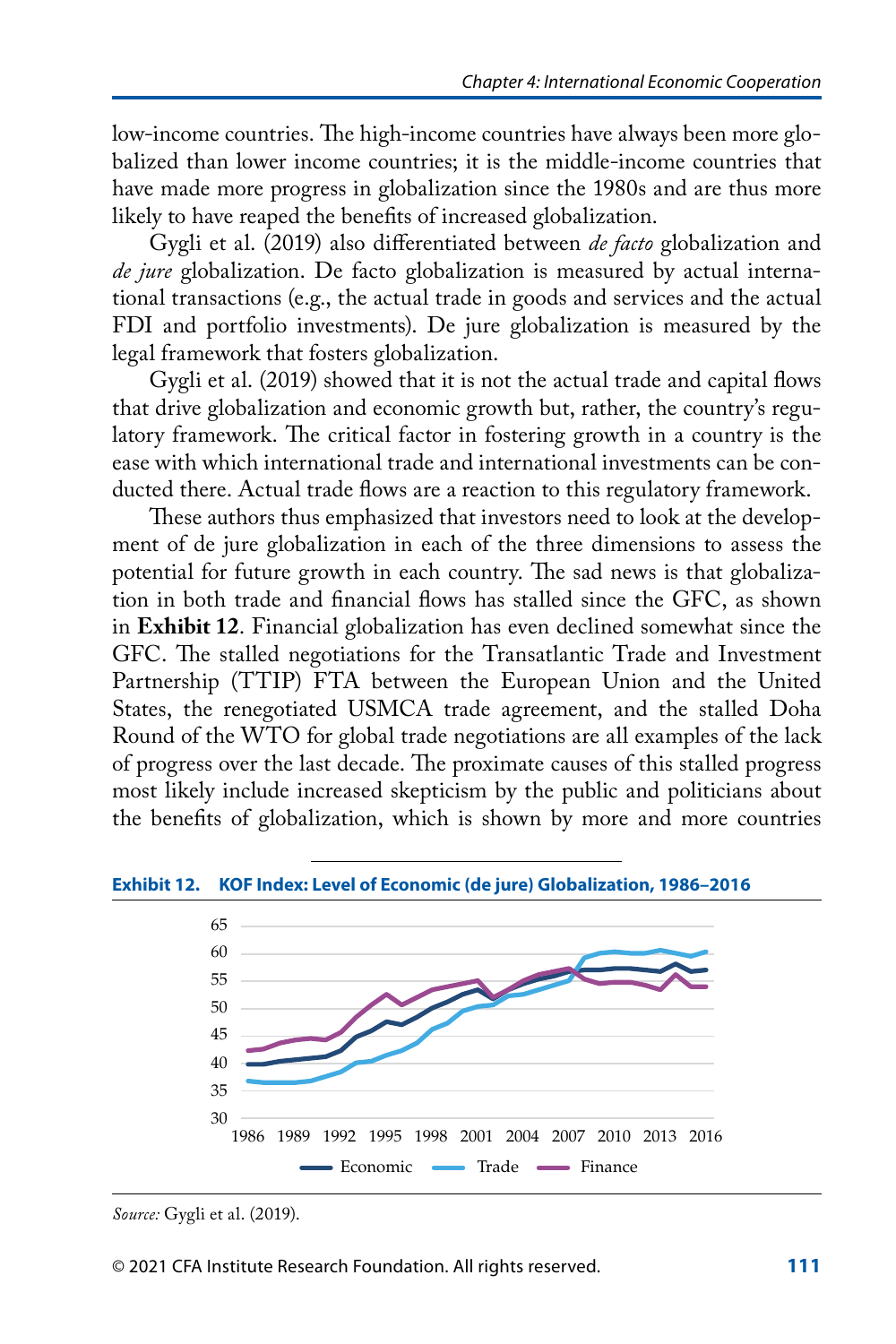electing populist and nationalist leaders, such as Donald Trump in the United States, Narendra Modi in India, and Jair Bolsonaro in Brazil.

These leaders were elected on platforms to protect their domestic economies from unwanted global competition and have acted on those promises with efforts to roll back the globalization process of the past several decades. Exhibit 12 shows that these efforts have so far not led to a major decline in globalization, but note that the data end in 2016 and hence do not include the US–China trade war, for example, or the announcement that the United States will not become a member of the Trans-Pacific Partnership (TPP).

For the time being, globalization seems to be taking a break. Countries remain largely locked into their existing international structures. With the efforts of some political leaders around the globe to unwind the integration of the global economy, however, certain countries and regions are arguably more at risk than others. A simple comparison of share of national GDP in international trade, as shown in **Exhibit 13**, provides guidance as to which countries have the most to lose. The East European countries are the most exposed to international trade. The vast majority of their trade, however, is with other member states of the European Union, and so far, little evidence shows that the European Union will unwind its commitment to free trade. After all, free trade is a big part of its raison d'être. In contrast to the East European countries, both South Korea and Germany are extreme export-oriented economies, with large trade flows going to the United States and China. Hence, as



### **Exhibit 13. Trade as a Share of GDP, 2014**

*Note:* Dark blue indicates developed markets; light blue indicates emerging markets. *Source:* CEPII database.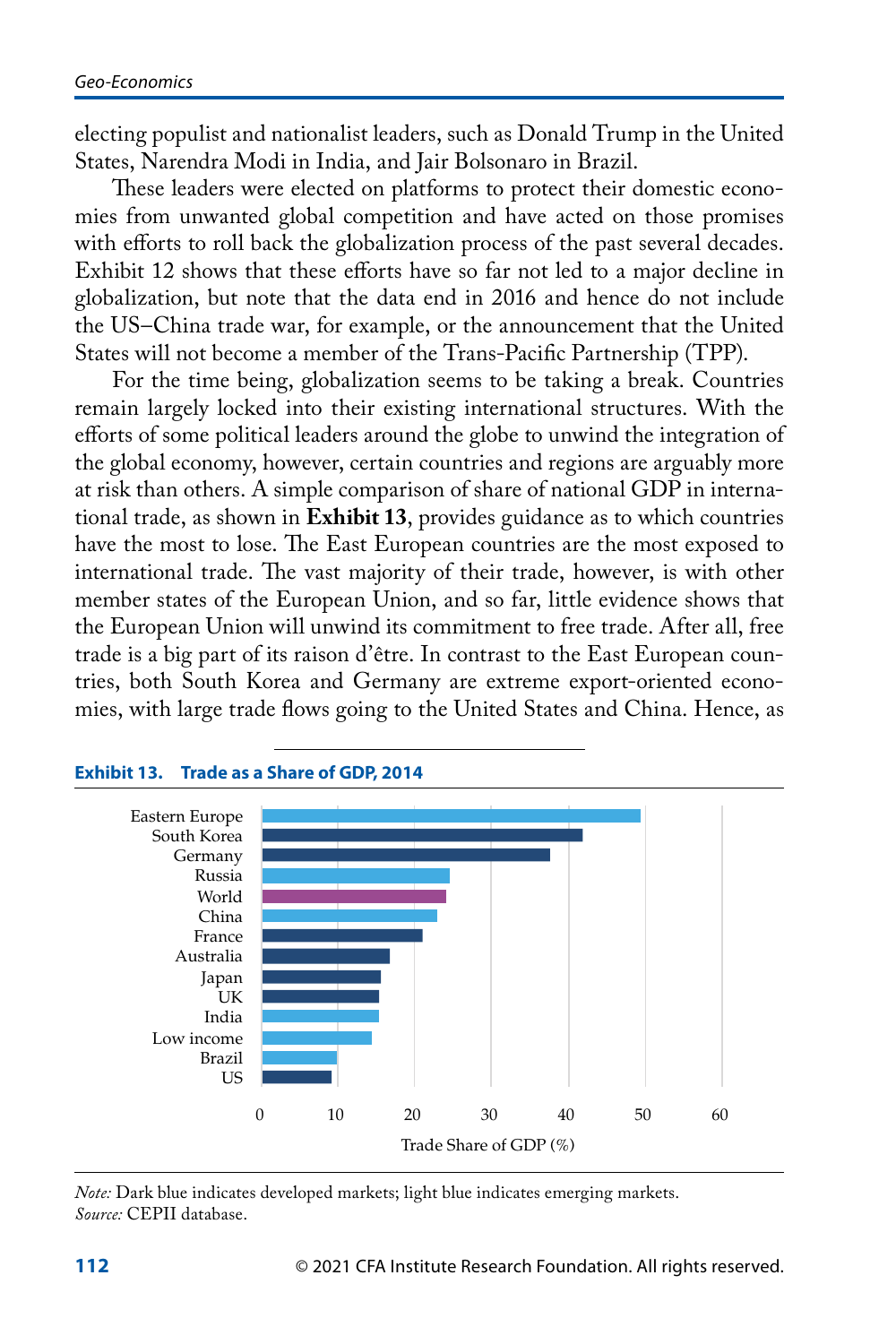the US–China trade war has already proven, a decline in demand from China and/or the United States can quickly jeopardize economic growth in these exporting countries. In comparison, the United States, thanks in no small part to its large domestic market, is much more isolated from international trade flows.

## **Globalization and Growth**

The impact of globalization on economic growth has been studied intensively. Potrafke (2015) reviewed more than 100 studies based on the KOF Globalisation Index alone and found statistically significant effects of globalization on GDP growth. Gygli et al. (2019) tested the impact of changes in each of the three dimensions of the KOF Globalisation Index on GDP growth. As **Exhibit 14** shows, they found that a 10-point increase in the KOF Globalisation Index led, on average, to a 1.6 pp increase in GDP growth per year in the respective country.

Exhibit 14 shows that of the three dimensions of the KOF Globalisation Index, the most effective driver of growth has been social globalization. A 10-point increase in the social dimension of the index for a country led to a 1.7 percentage point increase in GDP growth; the impact of a 10-point increase in the political and economic dimensions was only about half that amount.

This result makes sense if we remember that social globalization is measured as the free movement of people, information, and culture. Thus, social globalization measures the flow of knowledge and inventions from one country to another. And because our modern economy is driven mostly by innovation and new technologies, the ability to attract the best people and gain



#### **Exhibit 14. Growth Impact of a 10-Point Increase in the KOF Globalisation Index**

*Source:* Gygli et al. (2019).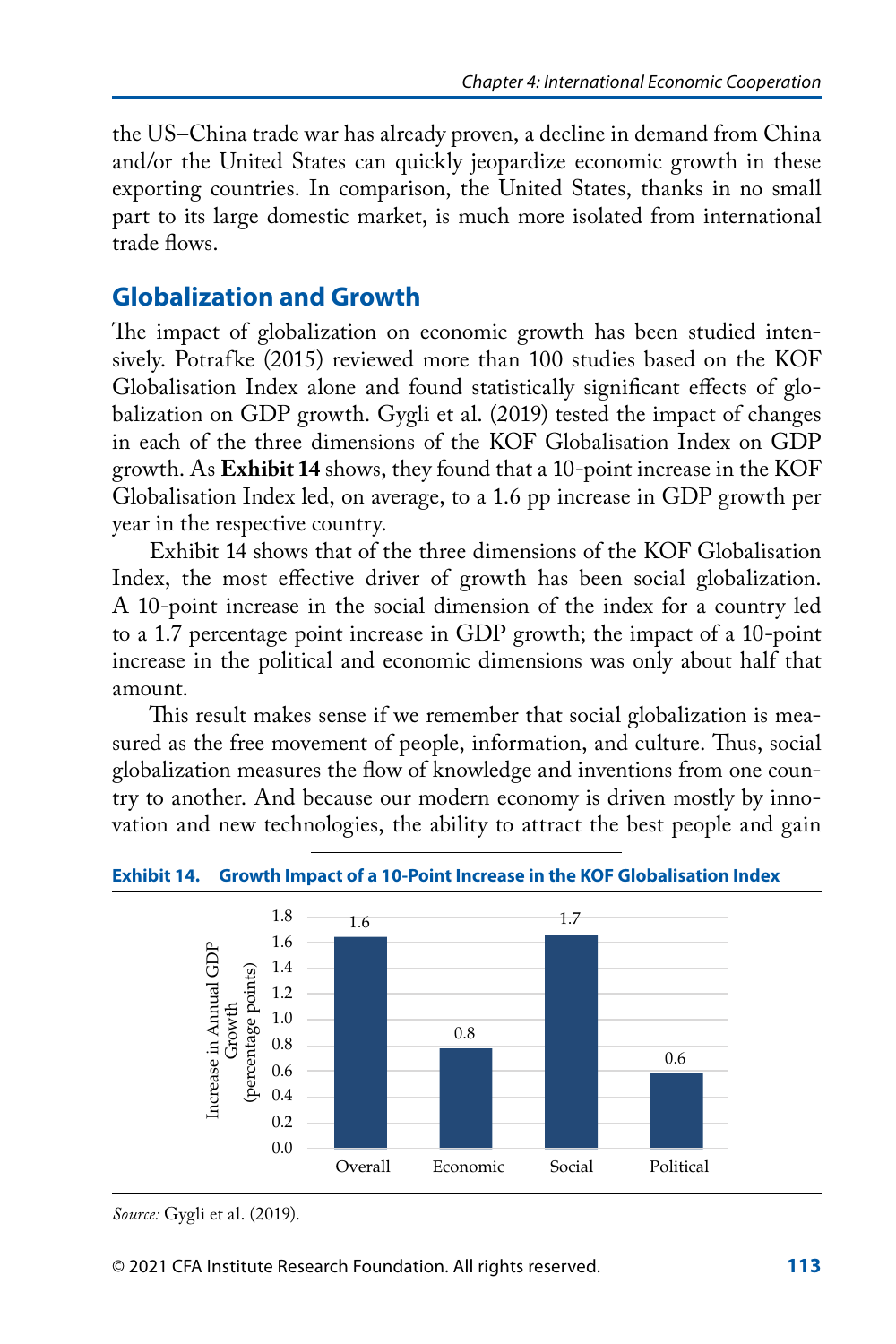access to the best ideas should be particularly good for economic growth. That the sum of social, economic, and political globalization was more than the effect of globalization overall is a reflection of interactions between variables that somewhat reduce the total impact of globalization on growth.

Even so, we should not ignore the beneficial impact of economic globalization. **Exhibit 15** shows the impact on annual GDP growth of a 10-point increase in the economic dimension of the KOF Globalisation Index as well as its trade and finance subindices. A 10-point increase in economic globalization led, on average, to a 0.8 percentage point increase in GDP per year; a 10-point increase in trade globalization led to a boost of economic growth of 0.5 pps.

Conversely, a decline of the globalization index by 10 points would probably have a substantial negative effect on economic growth. A 10-point decline in the economic globalization index in the United States would be like time travel back to the early 1990s before NAFTA was put in place. Such a reversion of previous progress would likely lead to a decline in US growth of about 0.8 pp per year (again, it would not be a one-time effect but a shift in the potential growth path in the future). In the case of the United Kingdom, its exit from the European Union without a deal would put the country's trade relations back to where they were before it joined the common market in the early 1970s. This effect would imply a decline in economic globalization of about 20 points and a large decline in economic growth potential.



# **Exhibit 15. Growth Impact of a 10-Point Increase in the KOF Globalisation Index:**

*Source:* Gygli et al. (2019).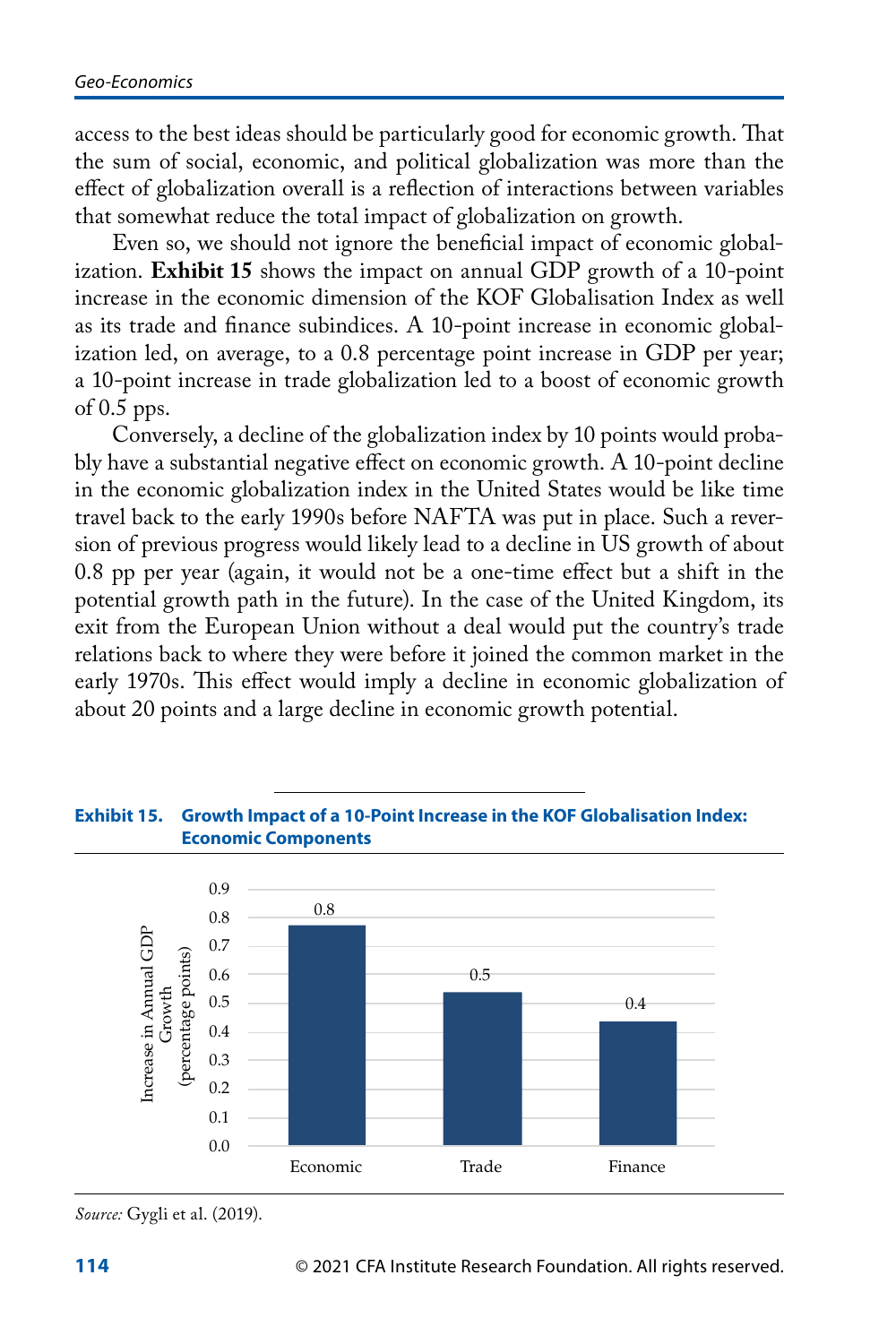## **Globalization and Inequality**

Globalization can create enormous benefits for people around the world through higher economic growth and increased wealth generation. But the most important reason protectionist policies have become fashionable again in recent years and the reason globalization, at least in the economic dimension, has stalled is that globalization does not benefit all people equally.

From our introductory macroeconomics classes at university, we know from Ricardian trade theory that two countries that trade with each other are better off than if they did not trade with each other. The Heckscher–Ohlin theorem of international trade states, however, that two countries with different factor endowments (factors being capital, labor, and natural resources) will specialize in those goods and services where they have a relative comparative advantage in factor utilization. If, for example, Country A has a lot of capital and not a lot of labor, but Country B has a lot of labor but not a lot of capital, then the cost of capital will be lower in Country A than in Country B and the cost of labor will be lower in country B than in Country A. Hence, Country A will specialize in the production of goods that require a lot of capital but not a lot of labor (e.g., software) while Country B specializes in the production of goods that require a lot of labor but not a lot of capital (e.g., agricultural products). The losers in this world will be the workers in labor-intensive sectors in Country A and the workers in capital-intensive sectors in Country B.

Which is exactly what has happened in an increasingly globalized world. Emerging economies do not have a lot of capital, but they do have a lot of cheap labor. Developed countries have high labor costs but an abundance of capital. Hence, labor-intensive production has been outsourced by developed countries to countries such as China, India, and Mexico, and developed countries have specialized in the production of high-tech goods that require a lot of R&D and capital.

The losers in this game have been the blue-collar workers in labor-intensive industries in developed countries; the winners have been the owners of capital in developed countries. On a global scale, therefore, income inequality within both the developed and the emerging countries has increased, whereas income inequality on a global scale has declined.

**Exhibit 16** shows the changing share of total income captured by the top 10% income earners across the globe, in some developed countries, and in some developing countries. The income share of the top 10% in the United States, the European Union, and Japan has increased gradually since the 1980s because the lower skilled workforce, which does not own capital,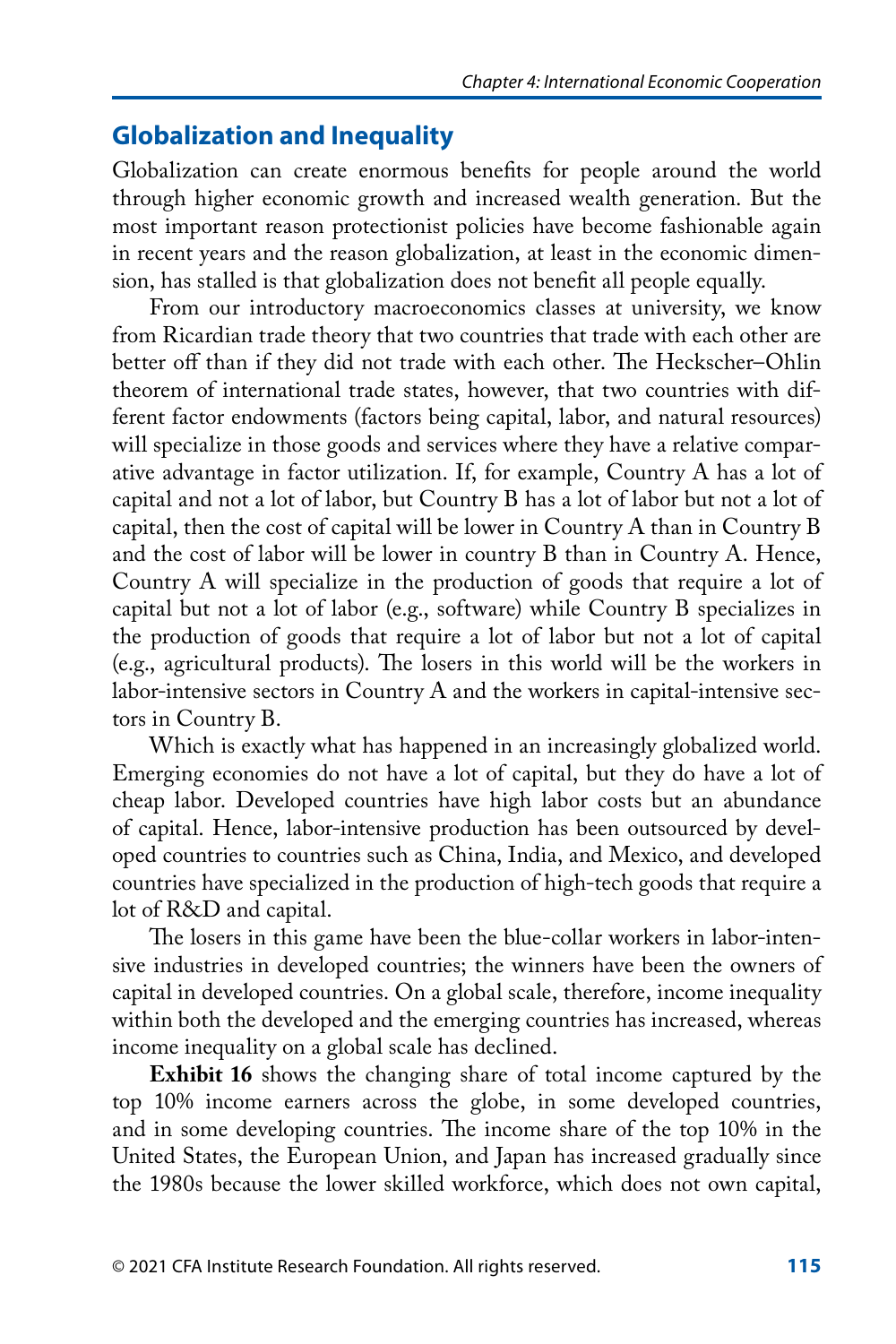

**Exhibit 16. Share of Total Household Income Captured by Top 10%, 1980–2015**

*Source:* World Inequality Database.

experienced a decline relative to the higher skilled and better paid employees, who not only have better paid jobs but also have capital to save and invest.

The trend toward inequality has been even more pronounced in developing countries, such as the BRICs—although the effect overall has been one of a rising tide that has lifted both the working class and the middle class. Still, unlike the working class in these countries, the members of the emerging middle class have not only earned higher incomes as a result of globalization but also have been increasingly able to invest their savings internationally, where it will earn higher rates of return.

Thus, the income of the middle class in developing countries has grown even faster than the income of the working class. This catch-up effect of the developing world is visible in the World line in Exhibit 16. As income rose faster in the developing world than in advanced economies around the turn of the century, the share of global income captured by the top 10% started to decline, indicating declining inequality between countries and increasing inequality within countries.

**The Elephant in the Room.** Probably the most famous depiction of these trends is the *elephant graph* of Lakner and Milanovic (2016), shown in **Exhibit 17**. Christoph Lakner and Branko Milanovic collected household income data from surveys in 162 countries and territories between 1988 and 2008, 72 of which had the full data from 1988 to 2008 while another 90 countries' data started in 1993. They transformed national income data into US dollars by using estimates of purchasing power parity (PPP) exchange rates for the year 2005. Then, they divided the global income distribution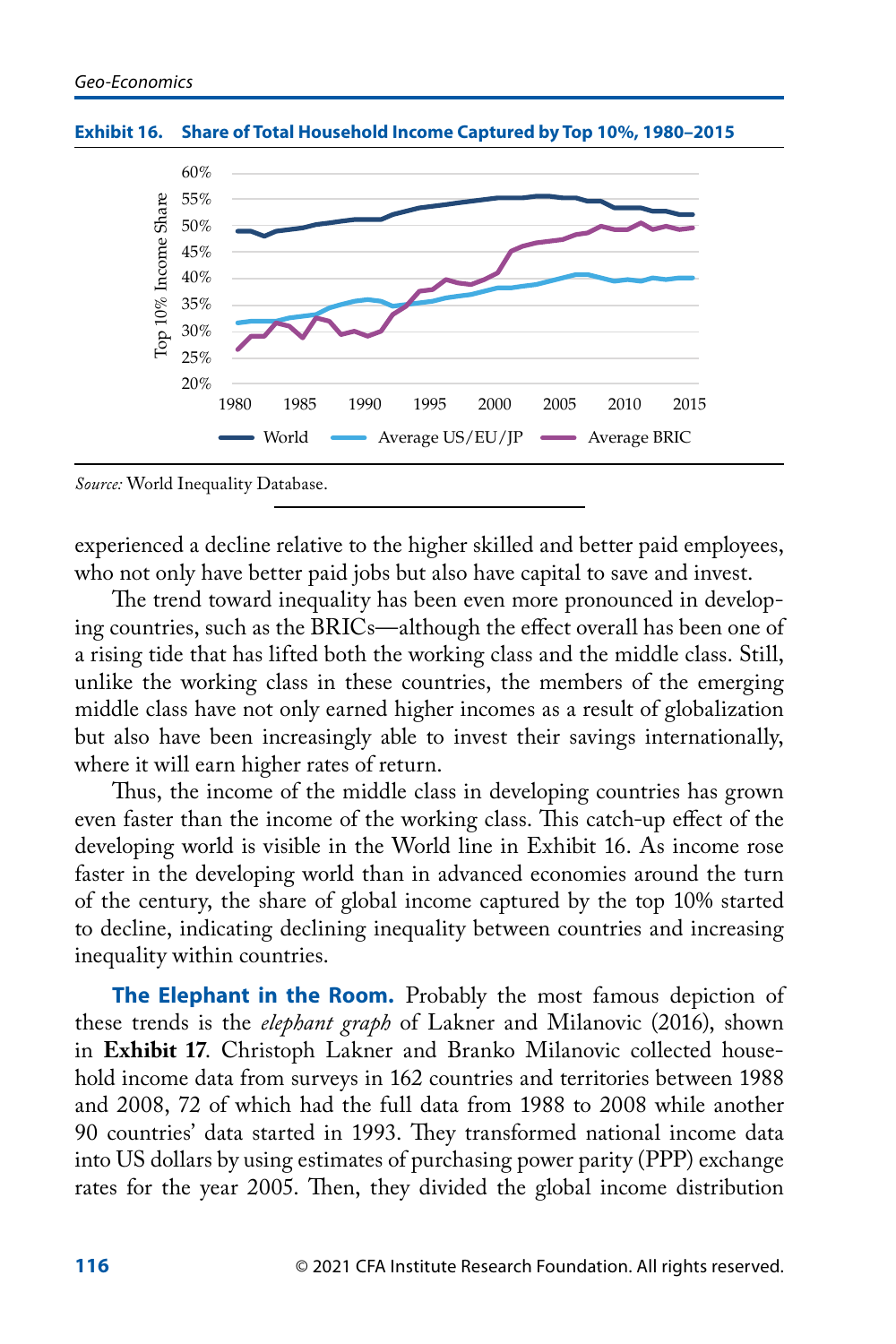



*Source:* Lakner and Milanovic (2016).

into 20 equal parts and tracked the growth in income in real terms for each percentile.<sup>1</sup>

Exhibit 17 shows the authors' original results. It is called the "elephant graph" because it outlines the shape of an elephant, with the poorest people in the world benefiting from modest income growth (the back of the elephant) and the people in the middle of the global income distribution experiencing far greater growth (the head of the elephant). The people in the 75th to 85th percentile of the global income distribution, on the other hand, seemed to experience almost no real income growth. And, although these people are generally well off in the global context, they tend to be the people in the bottom 20%–30% of the population in developed countries. In other words, these people are the blue-collar workers in labor-intensive industries in the United States and Western Europe who have been displaced by the rising middle class in China, India, and other emerging markets. As we move toward the highest incomes, we again see a dramatic increase in income growth (the trunk of the elephant).

The elephant graph achieved what few economic ideas ever do: It became a global megastar. Critics of globalization and rising inequality have pointed to this graph as evidence that globalization does not work and that the main beneficiaries of globalization are the global elites and the 1%. After all, in developed countries, those groups are the ones who seem to have disproportionately gained from globalization.

<sup>1</sup> Technically speaking, the groups are ventiles because the researchers divided global income distribution into 20 equal parts, but the word "ventiles" confuses absolutely everyone.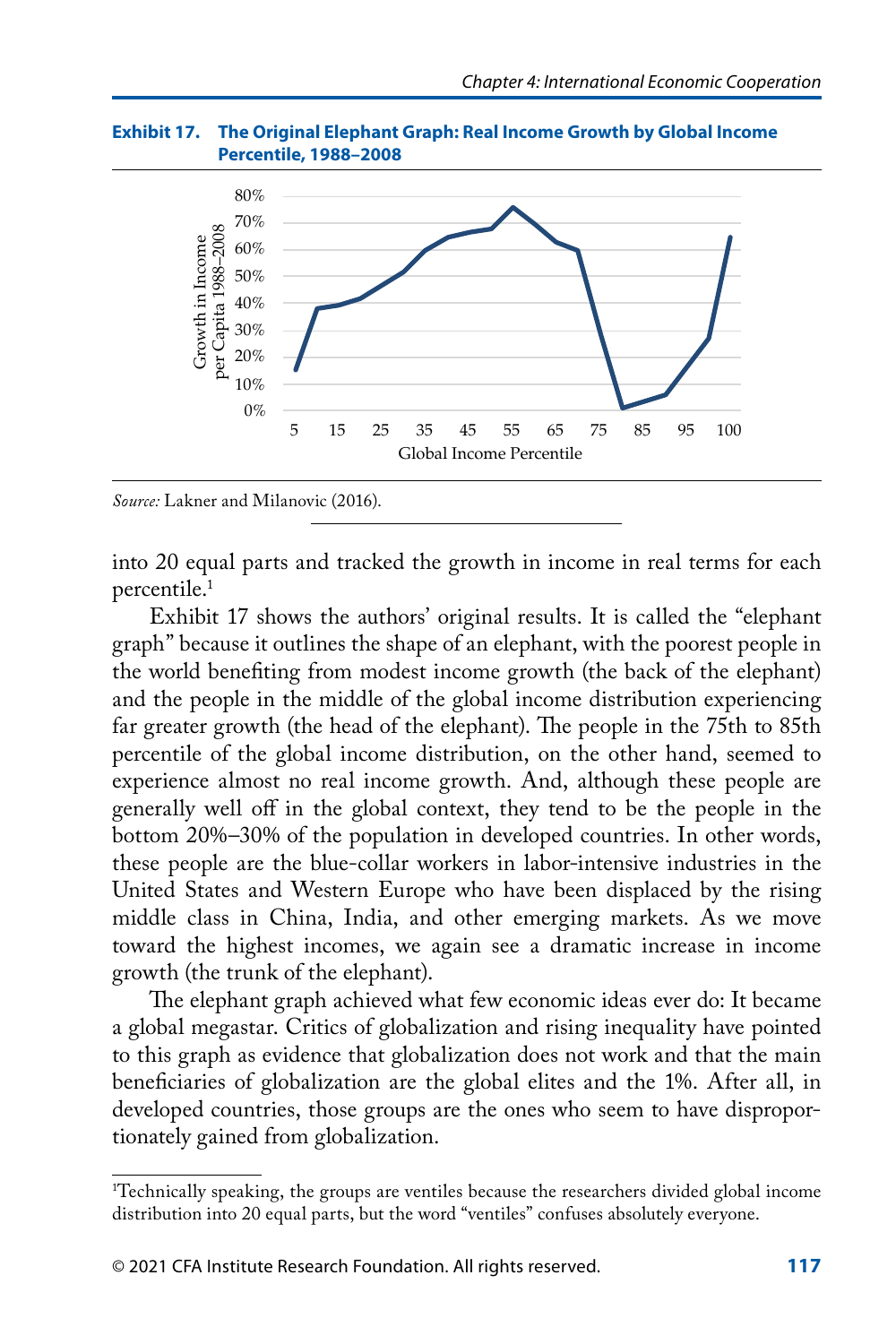Critics ignore the fact that if you were in the 10th–70th percentile of the global income distribution—six-tenths of the world's population—you might be very happy.

**Examining the Elephant.** Remember that Lakner and Milanovic (2016) had data spanning only the time period 1988–2008 for 72 out of 162 countries. Some countries—the former Soviet Republics and the countries of Eastern Europe—opened up in the early 1990s and thus were not included in the original set of household surveys. In their original study, Lakner and Milanovic used data from 63 countries in 1988 and 115 countries in 2008, which is a statistical no-no because it compares two inconsistent samples with each other on the same metric.

Homi Kharas and Brini Seidel from the Brookings Institution looked at the data of Lakner and Milanovic (2016) more carefully and made several adjustments (see Kharas and Seidel 2018). First, they used a consistent sample of countries. The same 72 countries that were available in 1988 were also used in 2008. Second, they used updated PPP-adjusted currency exchange rates that were not available when Lakner and Milanovic made their study. And instead of using 2005 data, Kharas and Seidel used 2011 exchange rates—that is, exchange rates that reflected the dramatic shifts triggered by the GFC.

The result of these revisions is shown in **Exhibit 18**, together with the original elephant chart. Kharas and Seidel (2018) went one step further and looked at the larger sample of countries with household surveys starting in 1993 and tracked them until 2013. The resulting elephant graph from this 1993–2013 sample looks qualitatively similar to the revised elephant graph shown in Exhibit 18.



#### **Exhibit 18. The Revised Elephant Graph**

*Sources:* Lakner and Milanovic (2016); Kharas and Seidel (2018).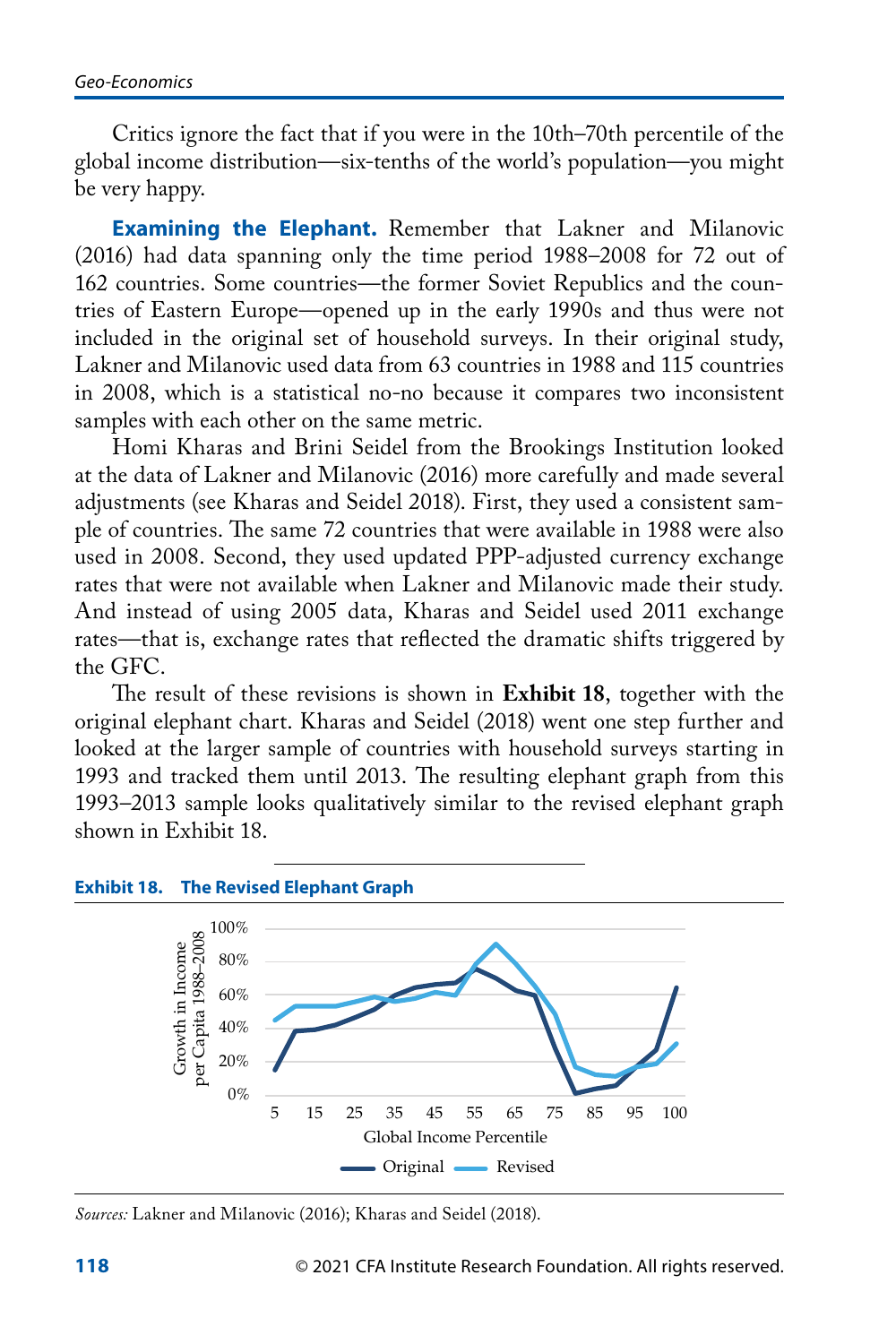What we learn from this closer look at the elephant graph—other than that it matters tremendously to read the original research instead of just quoting a chart a journalist copied into an article—is the following:

- Just as the original elephant graph showed, the main beneficiaries of globalization have been the global middle class and, to a lesser extent, the poorest people.
- But the original elephant graph probably underestimated the gains made by the poorest people in the world. The poorest people in the world may have seen their incomes rise 10 pps more in real terms than originally estimated.
- The working class in the developed countries (i.e., the people in the 75th– 85th percentile globally) were the ones who benefited the least from globalization, although the original elephant graph probably underestimated their income gains slightly. Nevertheless, an issue really exists in this regard that needs to be addressed by politicians.
- The global elite benefited much less from globalization than originally thought. The income gains of the top 1% of the global population were just about half of what the original elephant graph suggested. Nevertheless, clearly a strong disparity shows up between the top 1% and the working class in developed countries.

The elephant graph and the impact of globalization on inequality have become a major focus of both political scientists and economists in recent years. Twenty years ago, economists were predominantly concerned with the *average effect* of policy measures on a society. As the old saying goes: "An economist is a person who lies with his head in the oven and feet in the freezer and says that, on average, he feels fine." This benign neglect of the distributional impact of policy measures has allowed inequality to rise to a level where a political backlash has gained traction, one that may influence the future economic world order.

# **Toward a New World Order?**

Rising inequality in both developed and developing nations is one reason the current world order that was established after World War II under US leadership is under strain. Other factors include the pullback of democracy in several countries around the world and the rise of nationalist leaders who are skeptical of the neoliberal economic model and the value of international trade. Until the GFC, the economic foundations of the existing world order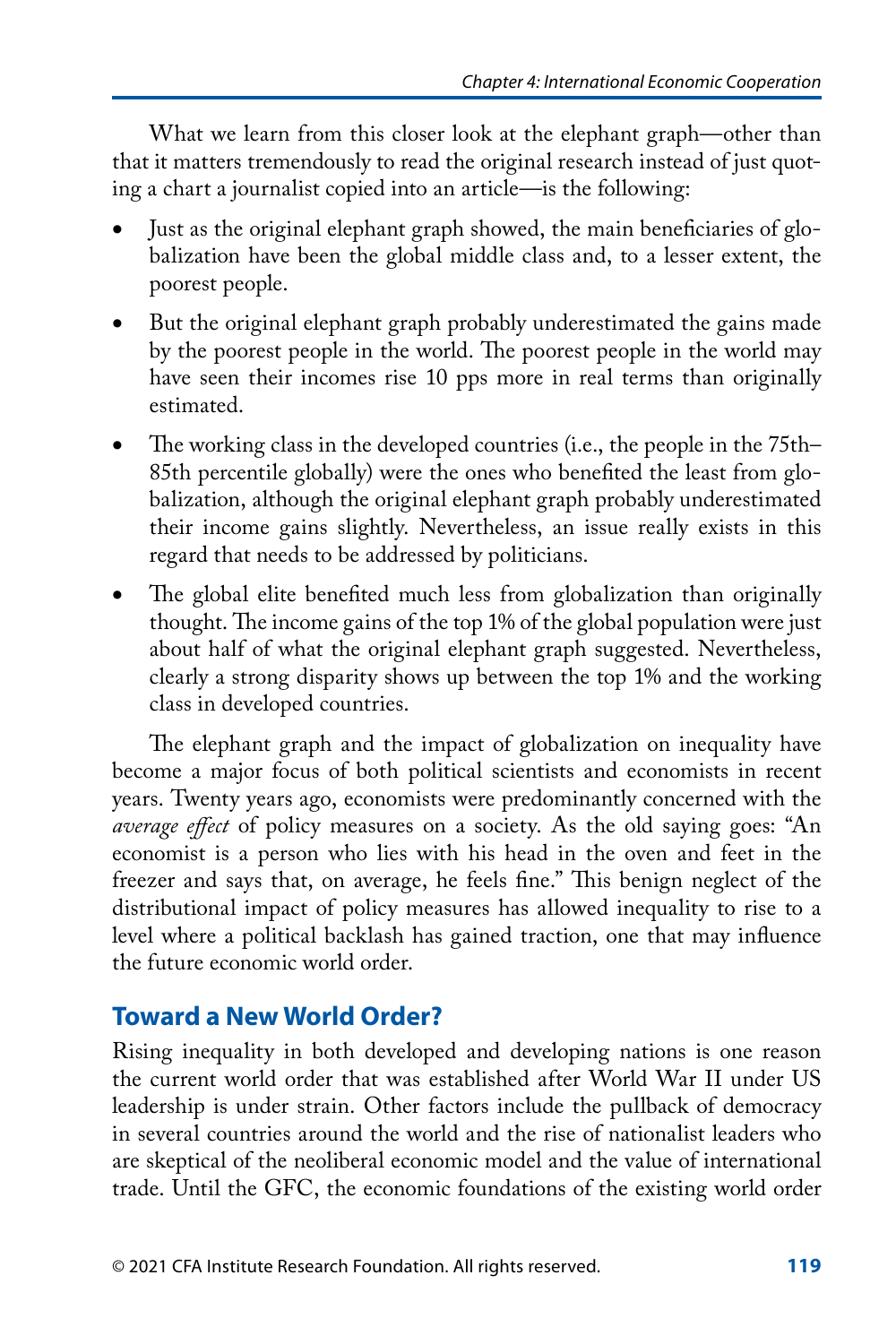had not been questioned because they created rising incomes—if not for all, at least for most people.

Since the GFC, economic growth has stagnated or been lackluster at best, so the tide has stopped lifting all boats. Now, the weaknesses of the existing system have become visible, and populist politicians across the globe are exploiting this rising skepticism with the old remedies of more socialist and/or more nationalist and isolationist agendas. These populist politicians emphasize agendas that put their own national interests above those of other nations. If enacted, such policies could undermine the gains of decades of trade liberalization and economic globalization.

To be fair, as we have seen in this chapter, the main beneficiaries of the existing world order have been a core group of liberal democracies in the West, most of which are located in North America and Western Europe. The United States, for example, has benefited tremendously from the current world order. The RAND Corporation estimates that, thanks to the existing world order, US GDP growth was boosted by about 2 pps per year for a number of years and about 300,000 jobs were created in the United States alone (Mazarr 2018).

Furthermore, economic prosperity and stability have meant that no major global wars have occurred for more than seven decades. And since the end of the Cold War, no country has challenged the military hegemony of the United States, which has potentially saved the country hundreds of billions in defense spending. What is the cost of all those benefits? According to the RAND Corporation, the direct costs of maintaining the current economic world order for the United States have been on the order of \$15 billion per year (Mazarr 2018). It's been a bargain.

For countries outside the core of liberal (Western-style) democracies, however, the experience has been mixed. I have discussed the various ways in which FTAs are increasingly shifting against developing countries and in favor of businesses in developed countries. Add to that the fact that both China and Russia have become increasingly assertive on the global political stage, and you get a third reason the current world order is under stress. As **Exhibit 19** shows, the economic center of the world is moving away from the developed countries in the West and toward emerging markets in the East and southern hemisphere. By 2050, the United States is projected to be the only developed country of the seven largest economies in the world. Of course, by then, some of the now-developing countries may be considered developed, but that change is not guaranteed.

As their economic importance increases, emerging markets want to play a more important role in international institutions and challenge the existing rules. In the case of China and Russia, even some fundamental shared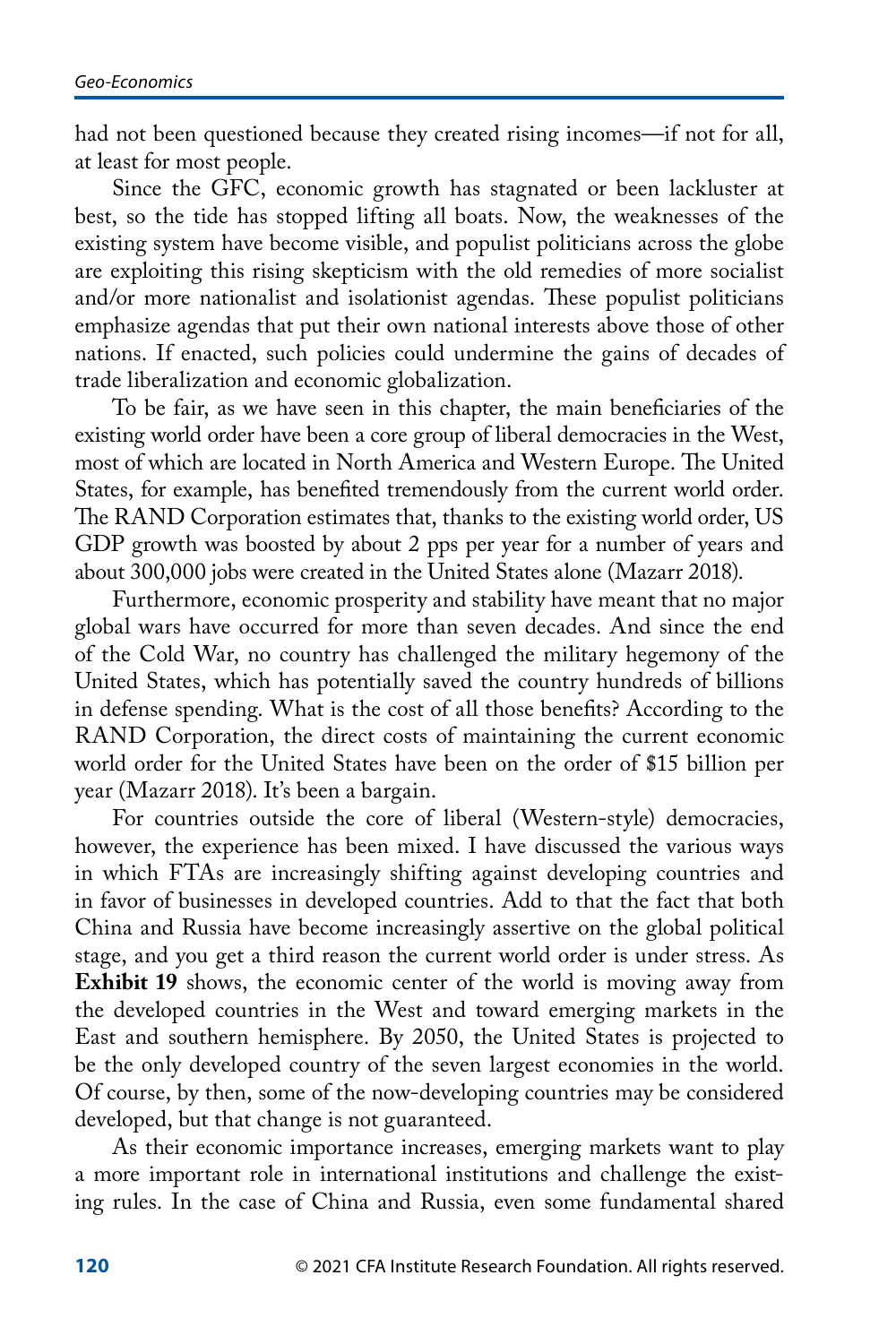



*Notes:* The size of the bubble indicates PPP-adjusted GDP in US dollars. Developed countries are marked in green, and emerging markets in blue. *Sources:* World Bank and PwC (2017).

values—such as liberal democracy and individual freedom—are being questioned.

The relative economic decline of the United States and other developed countries will probably lead to a relative decline in their importance in the future international world order. The existing world order will have to adapt and become more multipolar than it has been.

And therein lies the dilemma for the United States. How can international institutions—the IMF, the WTO, the World Bank—become more flexible and provide more opportunities for countries like China, India, and Brazil to take on leadership roles? In what activities would the United States want to retain a leadership role? Most likely, the United States will have to prioritize and retain leadership in areas that are of vital interest to it but become more flexible in areas that it considers of less importance. The risk is that as new leaders (e.g., China) take charge in some areas, the old rules will be softened so much that the entire system will no longer hold together and will simply disintegrate.

This dilemma cannot be avoided by the United States taking a more assertive role on the global stage. Under the Trump administration, the United States has increasingly pursued an "America First" agenda that has alienated traditional allies. In some cases, like the many trade wars with both allies and competitors, the United States apparently has felt free to break rules it set itself when it helped create the current world order. This tactic is extremely dangerous because history shows that global or regional economic orders tend to suffer soon after the leading nations are allowed to flout their own rules without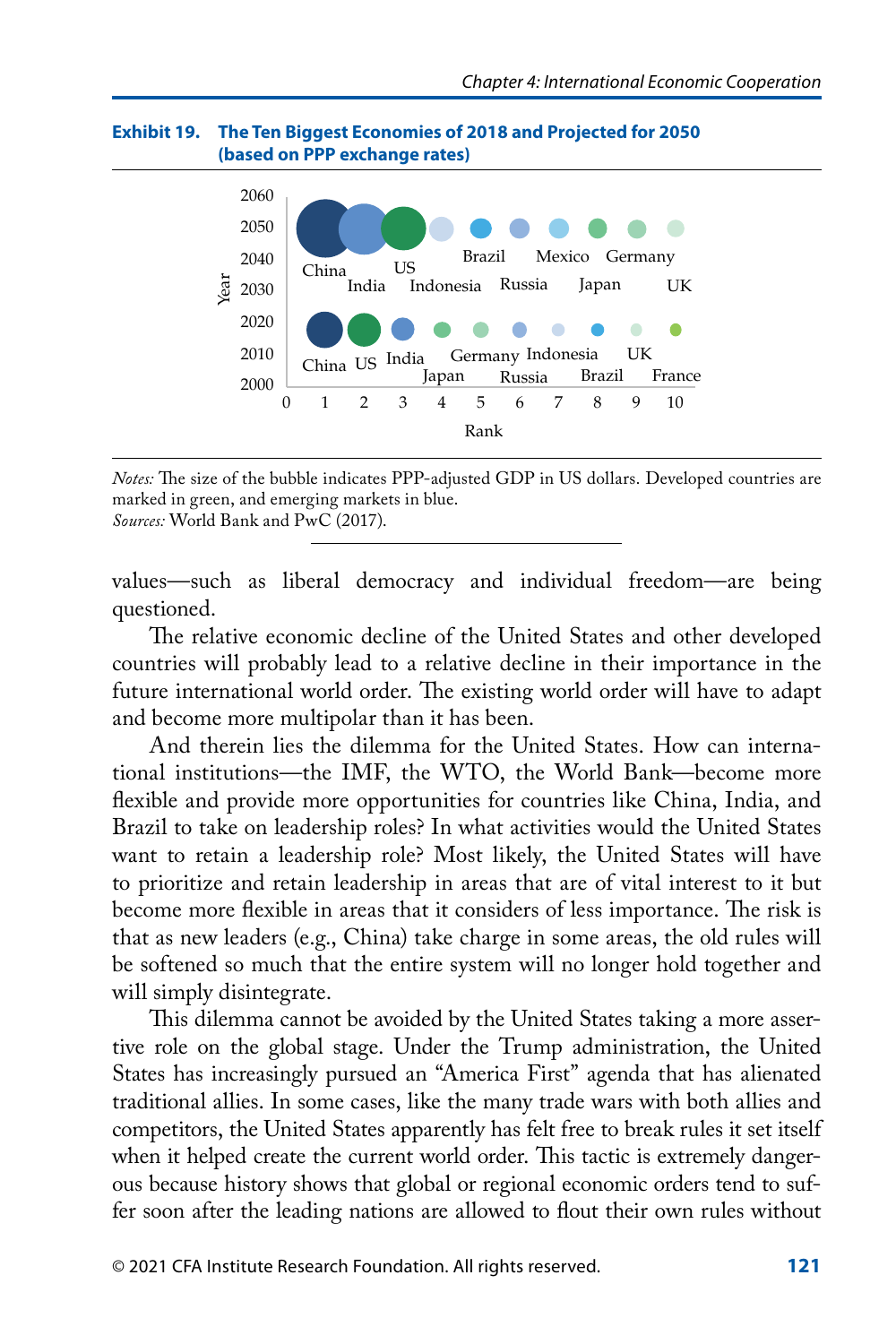being punished. For example, the eurozone got into trouble in 2011 and 2012 not because of the excessive debt of Greece and Italy but because in the early 2000s, both France and Germany were allowed to break the Maastricht Treaty's deficit limits without being punished for it. This example gave smaller countries in the eurozone license to break existing deficit rules, and neither France nor Germany could criticize them because they had no moral standing to do so.

If the United States—as the leading power in the existing world order continues to resist challenges by emerging markets while breaking its own rules whenever convenient, it will face increasing resistance from emerging markets. The example of the AIIB shows that China is willing to take on a regional leadership role in Asia outside of existing global institutions (such as the IMF) if it is unable to lead within the existing system. The existing world order, then, is at risk of breaking down under its current weaknesses.

As discussed, the current world order has created more wealth and been a more effective remedy for poverty than any other system in history. We do not know of any economic or political system that is better at generating wealth and reducing poverty than the current one, and dismantling it risks throwing the baby out with the bathwater. What the world needs to do is not revolutionize but improve the current system so that the benefits are shared more widely and more equally. Maybe the answer is to heed what Henry Kissinger (then, the 93-year-old grandmaster of realpolitik) said in 2016:

To contribute to the establishment of a more stable world order, we need to foster a perception of a joint enterprise that is not just about buying into an American project . . . What we have not yet seen is a new vision of a future world order. (cited in Goldberg 2016)

## **Conclusions**

In this chapter, I discussed the existing economic world order, which has been based on increasing liberalization and globalization of trade and finance. Despite the many criticisms launched against such institutions as the IMF, their policies tend to foster growth in the long run. In fact, a full set of liberalization measures in emerging markets can boost economic growth by 7 pps in six years, or by more than 1 pp per year, on average. Similarly, the efforts of the GATT and later the WTO to liberalize trade in goods and services have helped lift billions of people out of poverty and have boosted economic growth for both developed and developing countries.

But even though we live in a world of low trade barriers, significant potential still exists to boost economic growth through continued efforts to reduce trade frictions and barriers. This potential boost in growth is projected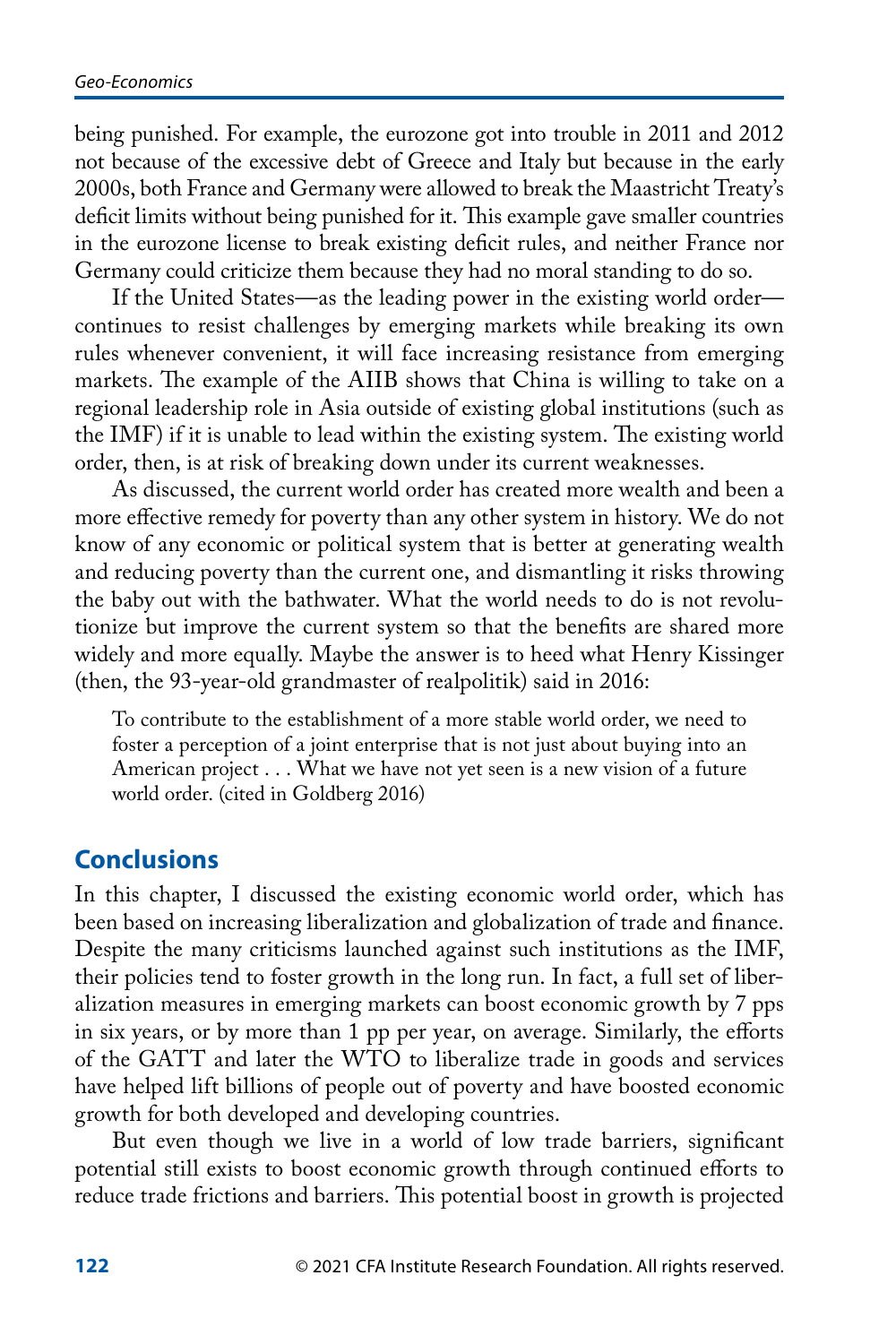to be about 0.5 pp for most developed countries but could surpass 7 pps per year for Ireland.

Yet, the trend towards further trade liberalization and globalization has stalled since the GFC. The election of populist and domestically oriented politicians in several major countries has suspended efforts to liberalize trade and risks putting globalization into reverse. Given that increased globalization leads to a permanent increase in annual GDP growth for both developed and developing nations, we can expect that a reduction in globalization will reduce economic growth.

Globalization is under attack not only from populist politicians but also from left-leaning intellectuals and politicians, who point to rising inequality as a source of concern and a failure of globalization. Indeed, globalization has increased inequality within countries. Yet, it has also reduced inequality between countries. People in emerging markets have benefited from rapidly rising incomes, while working class people in developed countries have gained little to nothing. These distributional effects of globalization have been ignored by economists and politicians for too long, and today, we face a political backlash to globalization and economic cooperation that risks the loss of benefits we have gained, and could continue to gain, through globalization.

As this chapter has shown, global economic cooperation has been the best tool for generating economic growth and wealth that we have ever developed. Reversing globalization in the name of decreasing inequality would be a mistake. Instead, we need to find a way to reform economic cooperation and economic policy so that the benefits of globalization are distributed more equally than they are today.

# **Bibliography**

[Abiad, A., N. Oomes, and K. Ueda. 2008. "The Quality Effect: Does](https://doi.org/doi:10.1016/j.jdeveco.2007.12.002) [Financial Liberalization Improve the Allocation of Capital?"](https://doi.org/doi:10.1016/j.jdeveco.2007.12.002) *Journal of [Development Economics](https://doi.org/doi:10.1016/j.jdeveco.2007.12.002)* 87 (2): 270–82.

Aghion, P., N. Bloom, R. Blundell, R. Griffith, and P. Howitt. 2005. "Competition and Innovation: An Inverted-U Relationship." *Quarterly Journal of Economics* 120 (2): 701–28.

[Ahn, J., E. Dabla‐Norris, R. Duval, B. Hu, and L. Njie. 2019. "Reassessing](https://doi.org/doi:10.1111/roie.12364)  [the Productivity Gains from Trade Liberalization."](https://doi.org/doi:10.1111/roie.12364) *Review of International Economics* [27 \(1\): 130–54.](https://doi.org/doi:10.1111/roie.12364)

Bayne, N. 2017. "Challenge and Response in the New Economic Diplomacy." In *The New Economic Diplomacy*, 4th ed., edited by N. Bayne and S. Woolcock, 15–37. New York: Routledge.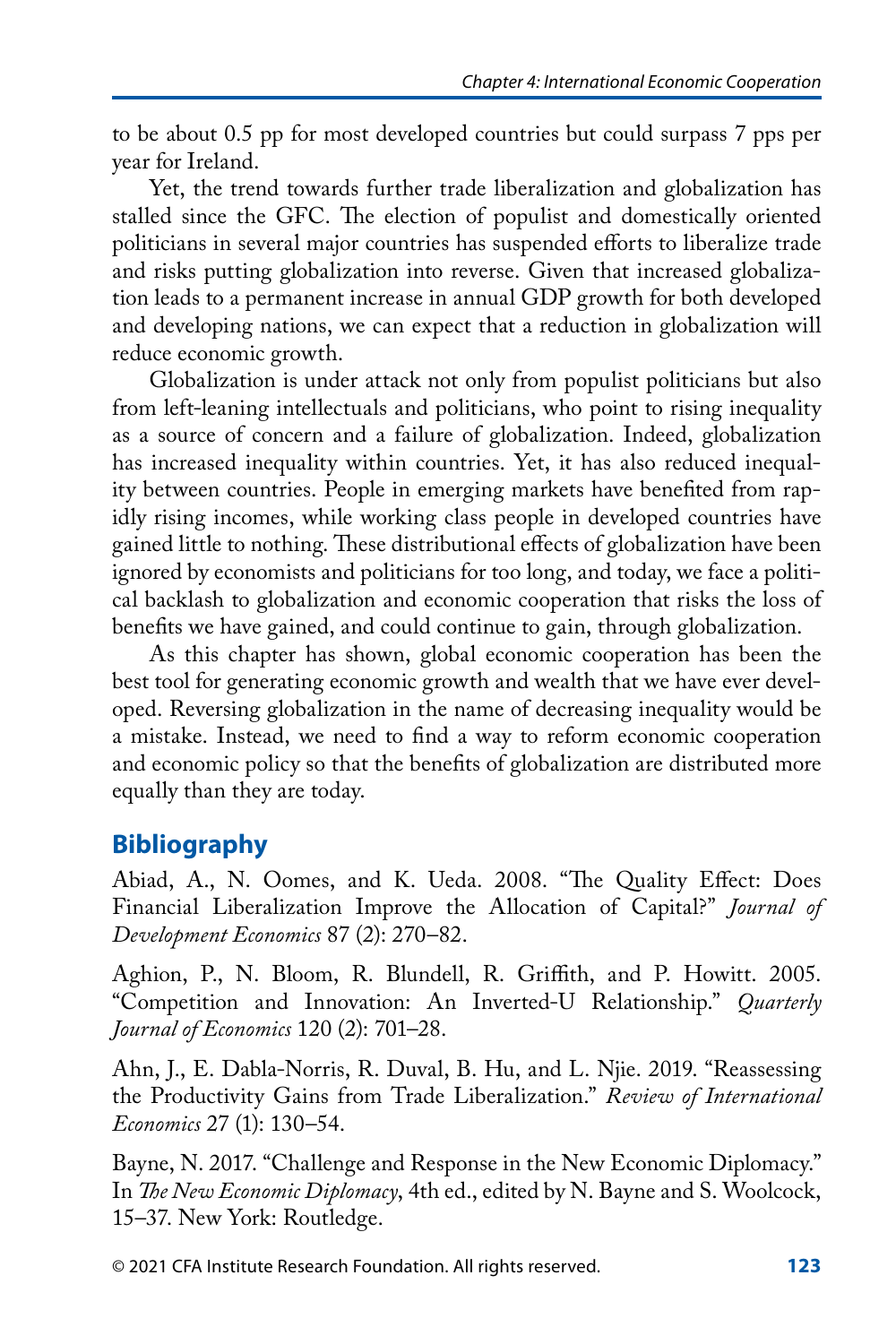Bayne, N., and S. Woolcock. 2017. "What Is Economic Diplomacy?" In *The New Economic Diplomacy*, 4th ed., edited by N. Bayne and S. Woolcock, 1–14. New York: Routledge.

[Caliendo, L., and F. Parro. 2015. "Estimates of the Trade and Welfare Effects](https://doi.org/doi:10.1093/restud/rdu035)  of NAFTA." *[Review of Economic Studies](https://doi.org/doi:10.1093/restud/rdu035)* 82 (1): 1–44.

[Devereux, M. P., and S. Loretz. 2013. "What Do We Know about Corporate](https://doi.org/doi:10.17310/ntj.2013.3.08)  Tax Competition?" *[National Tax Journal](https://doi.org/doi:10.17310/ntj.2013.3.08)* 66 (3): 745–74.

Forslid, R. 2005. "Tax Competition and Agglomeration: Main Effects and Empirical Implications." *Swedish Economic Policy Review* 12 (1): 113–37.

[Furceri, D., P. Loungani, and J. Ostry. 2019. "The Aggregate and](https://doi.org/doi.org/10.1111/jmcb.12668)  [Distributional Effects of Financial Globalization: Evidence from Macro and](https://doi.org/doi.org/10.1111/jmcb.12668)  Sectoral Data." *[Journal of Money, Credit and Banking](https://doi.org/doi.org/10.1111/jmcb.12668)* 51 (S1): 163–98.

Goldberg, J. 2016. "World Chaos and World Order: Conversations with Henry Kissinger." *Atlantic* (10 November). [https://www.theatlantic.com/](https://www.theatlantic.com/international/archive/2016/11/kissinger-order-and-chaos/506876/) [international/archive/2016/11/kissinger-order-and-chaos/506876/](https://www.theatlantic.com/international/archive/2016/11/kissinger-order-and-chaos/506876/).

[Gygli, S., F. Haelg, N. Potrafke, and J.-E. Sturm. 2019. "The KOF Globalisation](https://doi.org/doi:10.1007/s11558-019-09344-2)  Index—Revisited." *[Review of International Organizations](https://doi.org/doi:10.1007/s11558-019-09344-2)* 14 (3): 543–74.

[Hakobyan, S., and J. McLaren. 2016. "Looking for Local Labor Market](https://doi.org/doi:10.1162/REST_a_00587) Effects of NAFTA." *[Review of Economics and Statistics](https://doi.org/doi:10.1162/REST_a_00587)* 98 (4): 728–41.

Helpman, E., and P. Krugman. 1985. *Market Structure and Foreign Trade*. Cambridge, MA: MIT Press.

[Hoyt, W. H. 1991. "Property Taxation, Nash Equilibrium, and Market](https://doi.org/doi:10.1016/0094-1190(91)90049-D)  Power." *[Journal of Urban Economics](https://doi.org/doi:10.1016/0094-1190(91)90049-D)* 30 (1): 123–31.

IMF. 2014. "Quota Formula—Data Update and Further Considerations." IMF Policy Paper (August).

IMF. 2019. "Reigniting Growth in Low-Income and Emerging Market Economies: What Role Can Structural Reforms Play?" *World Economic Outlook* (October): 93–119.

Johnson, L., L. Sachs, and J. Sachs. 2015. *Investor–State Dispute Settlement, Public Interest and US Domestic Law*. CCSI Policy Paper.

Kharas, Homi, and Brini Seidel. 2018. "What's Happening to the World Income Distribution?" Global Economy & Development Working Paper 114 (April). Brookings Institution. [https://www.brookings.edu/wp](https://www.brookings.edu/wp-content/uploads/2018/04/workingpaper114-elephantchartrevisited.pdf)[content/uploads/2018/04/workingpaper114-elephantchartrevisited.pdf.](https://www.brookings.edu/wp-content/uploads/2018/04/workingpaper114-elephantchartrevisited.pdf)